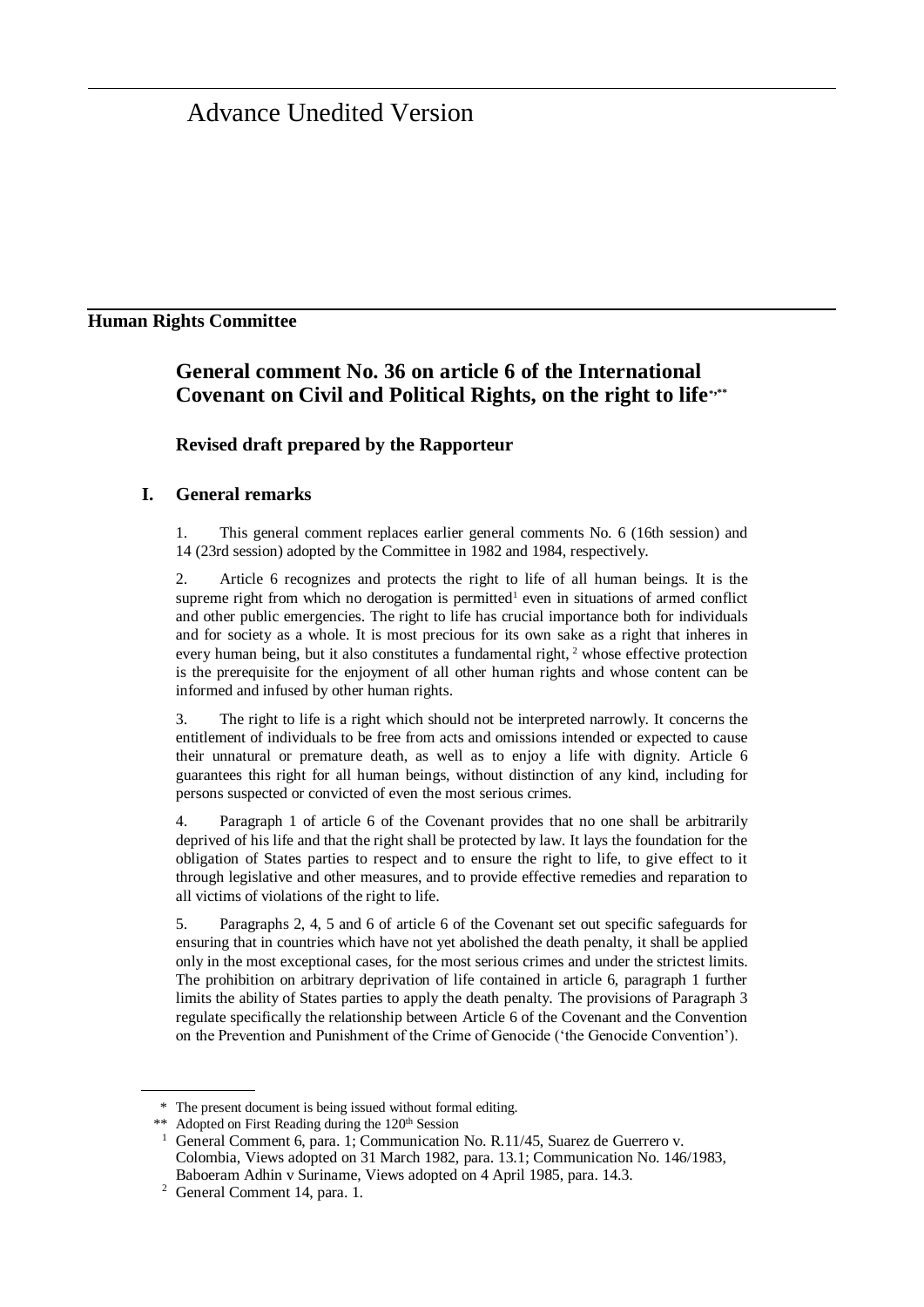6. Deprivation of life involves a deliberate<sup>3</sup> or otherwise foreseeable and preventable life-terminating harm or injury, caused by an act or omission. It goes beyond injury to bodily or mental integrity or threat thereto, which are prohibited by article 9, paragraph  $1<sup>4</sup>$ 

7. States parties have the duty to refrain from engaging in conduct resulting in arbitrary deprivation of life. They must also exercise due diligence to protect the lives of individuals against deprivations caused by persons or entities, whose conduct is not attributable to the State.<sup>5</sup> The obligation of States parties to respect and ensure the right to life extends to all threats that can result in loss of life. States parties may be in violation of article 6 even if such threats have not actually resulted in loss of life.<sup>6</sup>

8. Enforced disappearance constitutes a unique and integrated series of acts and omissions representing a grave threat to life and may thus result in a violation of the right to life.<sup>7</sup> It also violates other rights recognized in the Covenant, in particular, article 9 (liberty and security of persons), article 7 (prohibition of torture or cruel, inhuman or degrading treatment or punishment) and article 16 (right to recognition of a person before the law). States parties must take adequate measures to prevent the enforced disappearance of individuals, and conduct an effective and speedy inquiry to establish the fate and whereabouts of persons who may have been subject to enforced disappearance. States parties should also ensure that the enforced disappearance of persons is punished with criminal sanctions and introduce prompt and effective procedures to investigate cases of disappearances thoroughly, by independent and impartial bodies.<sup>8</sup> They should bring to justice the perpetrators of such acts and omissions and ensure that victims of enforced disappearance and their relatives are informed about the outcome of the investigation and are provided with full reparation.<sup>9</sup> Under no circumstances should families of victims of enforced disappearance be obliged to declare them dead in order to be eligible for reparation.<sup>10</sup> States parties should also provide families of victims of disappeared persons with means to regularize their legal status in relation to the disappeared persons after an appropriate period of time.<sup>11</sup>

9. Although States parties may adopt measures designed to regulate terminations of pregnancy, such measures must not result in violation of the right to life of a pregnant woman or her other rights under the Covenant, including the prohibition against cruel, inhuman and degrading treatment or punishment. Thus, any legal restrictions on the ability of women to seek abortion must not, inter alia, jeopardize their lives or subject them to physical or mental pain or suffering which violates article 7. States parties must provide safe access to abortion to protect the life and health of pregnant women, and in situations in which carrying a pregnancy to term would cause the woman substantial pain or suffering, most notably where the pregnancy is the result of rape or incest or when the foetus suffers from fatal impairment.<sup>12</sup> States parties may not regulate pregnancy or abortion in a manner that runs contrary to their duty to ensure that women do not have to undertake unsafe

<sup>3</sup> Communication No. R.11/45, Suarez de Guerrero v. Colombia, Views adopted on 31 March 1982, para. 13.2.

<sup>4</sup> General Comment 35, para. 9.

<sup>5</sup> Cf. Osman v UK, Judgment of the ECtHR of 28 Oct. 1998, para. 116.

<sup>6</sup> Communication No. 821/1998, Chongwe v. Zambia, Views adopted on 25 Nov. 2000, para. 5.2. Cf. Ilhan v Turkey, Judgment of the ECtHR of 27 June 2000, para. 75-76; Rochela Massacre v Colombia, I/A CHR Judgment of 11 May 2007, para. 127.

<sup>7</sup> See e.g., Communication No. 992/2001, Saker v. Algeria, Views adopted on 15 March 2006, para. 9.2; Communication No. 2000/2010, Katwal v. Nepal, Views adopted on 1 April 2015, para. 11.3.

<sup>8</sup> Communication No. 161/1983, Rubio v. Colombia, Views adopted on 2 Nov. 1987, para. 10.3; General Comment 6, para. 4.

<sup>9</sup> Cf. International Convention for the Protection of All Persons from Enforced Disappearance, art. 24.

<sup>&</sup>lt;sup>10</sup> See e.g., Communication No. 1917/2009, Prutina v. Bosnia and Herzegovina, Views adopted on 28 March 2013, para. 9.6.

<sup>&</sup>lt;sup>11</sup> Cf. International Convention for the Protection of All Persons from Enforced Disappearance, art. 24.

<sup>&</sup>lt;sup>12</sup> See Concluding Observations: Ireland (2014), para. 9.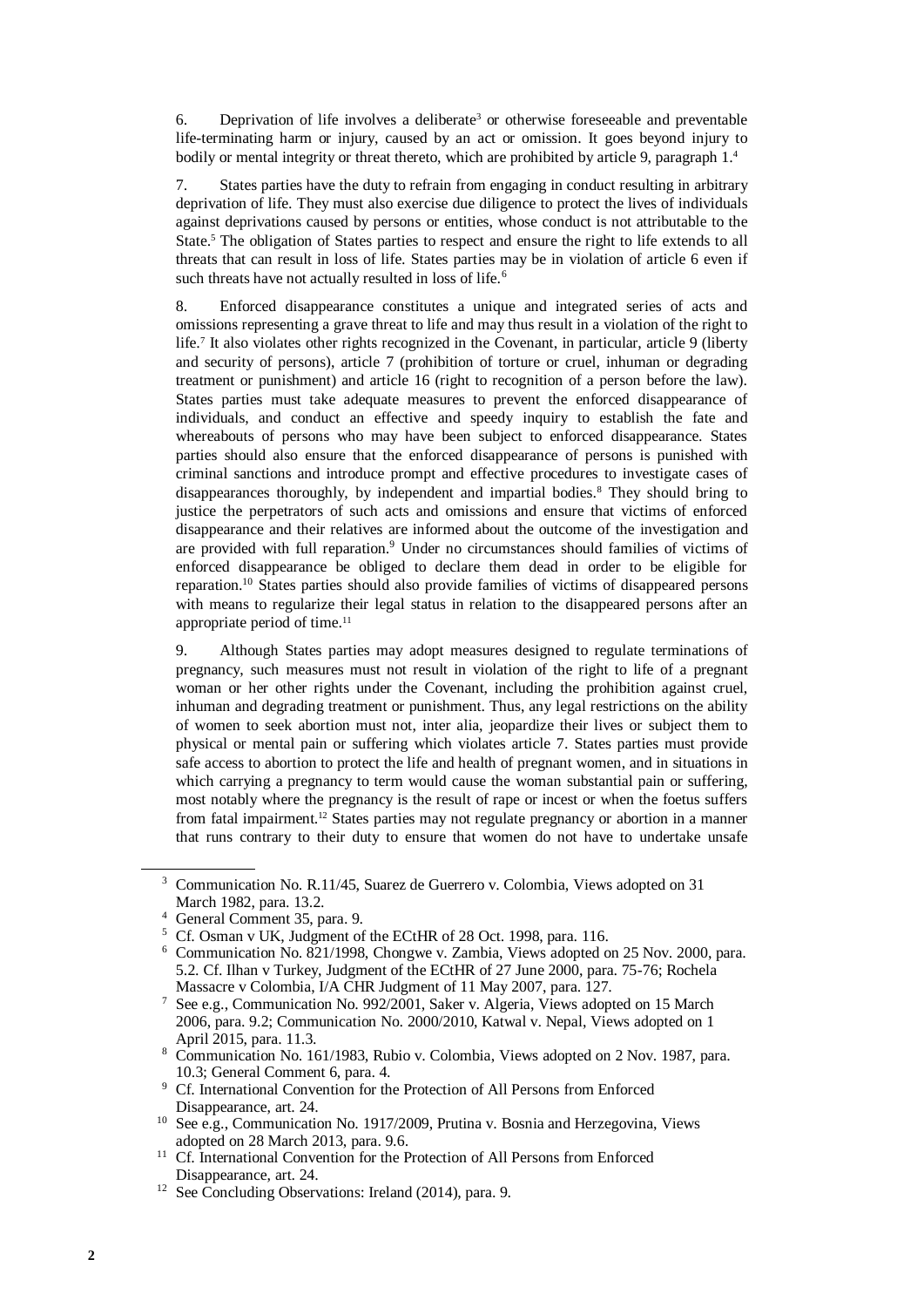abortions.<sup>13</sup> [For example, they should not take measures such as criminalizing pregnancies by unmarried women<sup>14</sup> or applying criminal sanctions against women undergoing abortion or against physicians assisting them in doing so, when taking such measures is expected to significantly increase resort to unsafe abortions]. Nor should States parties introduce humiliating or unreasonably burdensome<sup>15</sup> requirements on women seeking to undergo abortion. <sup>16</sup> The duty to protect the lives of women against the health risks associated with unsafe abortions requires States parties to ensure access for women and men, and, in particular, adolescents,<sup>17</sup> to information and education about reproductive options,<sup>18</sup> and to a wide range of contraceptive methods.<sup>19</sup> States parties must also ensure the availability of adequate prenatal and post-abortion health care for pregnant women.<sup>20</sup>

10. [While acknowledging the central importance to human dignity of personal autonomy, the Committee considers that States parties should recognize that individuals planning or attempting to commit suicide may be doing so because they are undergoing a momentary crisis which may affect their ability to make irreversible decisions, such as to terminate their life. Therefore,] States should take adequate measures, without violating their other Covenant obligations, to prevent suicides, especially among individuals in particularly vulnerable situations.<sup>21</sup> At the same time, States parties [may allow] [should not prevent] medical professionals to provide medical treatment or the medical means in order to facilitate the termination of life of [catastrophically] afflicted adults, such as the mortally wounded or terminally ill, who experience severe physical or mental pain and suffering and wish to die with dignity.<sup>22</sup> In such cases, States parties must ensure the existence of robust legal and institutional safeguards to verify that medical professionals are complying with the free, informed, explicit and, unambiguous decision of their patients, with a view to protecting patients from pressure and abuse.<sup>23</sup>

11. When private individuals or entities are empowered or authorized by a State party to employ force with potentially lethal consequences, the State party is under an obligation to ensure their actual compliance with article 6 and remains directly responsible for any failure to comply with the provisions of article 6. Among other things, it must rigorously limit the powers afforded to private actors, and provide strict and effective measures of monitoring and control in order to ensure, inter alia, that the powers granted are not misused, and do not lead to arbitrary deprivations of life. For example, States parties should ensure that persons involved in serious human rights violations are excluded from private security forces employing force.<sup>24</sup> They must also ensure that victims of arbitrary deprivation of life by private actors empowered or authorized by the State are granted the same remedies as would be applicable for violation committed by public officials.<sup>25</sup>

<sup>&</sup>lt;sup>13</sup> General Comment 28, para. 10. See also e.g., Concluding Observations: Argentina (2010) para. 13; Concluding Observations: Jamaica (2011), para. 14; Concluding Observations: Madagascar (2007), para. 14.

<sup>&</sup>lt;sup>14</sup> Concluding Observations: Tanzania (1998), para. 15.

<sup>15</sup> See e.g., Concluding Observations: Zambia (2007), para. 18.

<sup>&</sup>lt;sup>16</sup> See e.g., Concluding Observations: Panama (2008), para. 9; Concluding Observations: FYROM (2015), para. 11. See also WHO Guidelines on Safe Abortions World Health Organization, Safe Abortion: Technical and Policy Guidance for Health Systems (2nd ed., 2012) 96-97.

<sup>&</sup>lt;sup>17</sup> Concluding Observations: Chile (2014), para. 15; Concluding Observations: Kazakhstan (2011), para. 11.

<sup>&</sup>lt;sup>18</sup> Concluding Observations: Sri Lanka (2014), para. 10; Concluding Observations: San Marino (2015), para. 15; Concluding Observations: Equatorial Guinea (2004), para. 9 (recommending removal of restrictions on family planning services).

<sup>&</sup>lt;sup>19</sup> Concluding Observations: Poland (2010), para. 12.

<sup>20</sup> Concluding Observations: Malawi (2014), para. 9.

<sup>&</sup>lt;sup>21</sup> Concluding Observations: Ecuador (1998), para. 11.

<sup>&</sup>lt;sup>22</sup> Cf. CESCR, General Comment 14 (2000), para. 25 ("attention and care for chronically and terminally ill persons, sparing them avoidable pain and enabling them to die with dignity").

<sup>23</sup> Concluding Observations: Netherlands (2009), para. 7.

<sup>24</sup> Concluding Observations: Guatemala (2012), para. 16.

<sup>&</sup>lt;sup>25</sup> See Concluding Observations: Guatemala (2012), para. 16; General Comment 31, para. 15.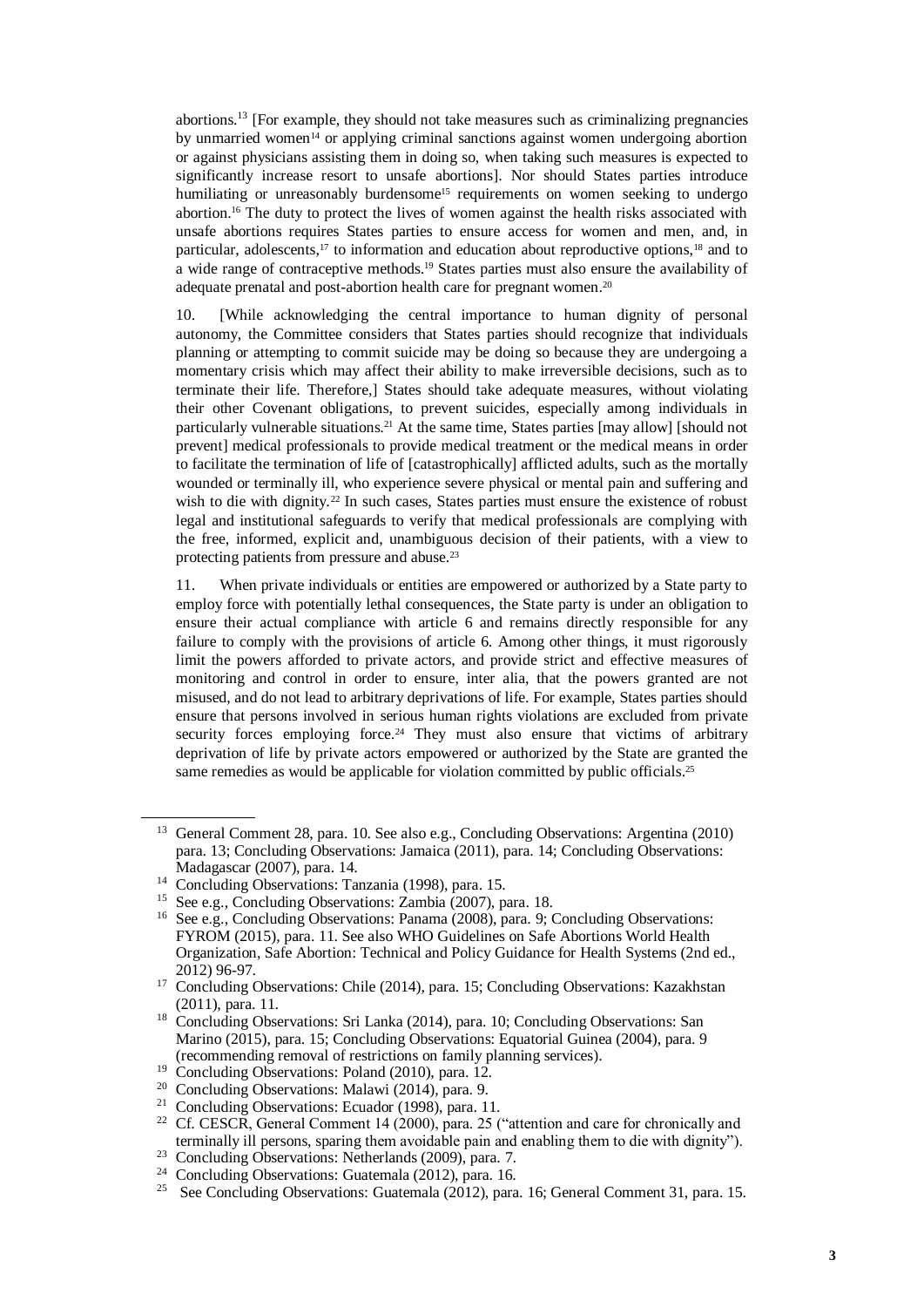12. States parties engaged in the use of existing weapons and in the study, development, acquisition or adoption of new weapons, and means or methods of warfare must always consider their impact on the right to life. For example, the development for use in military operations of new lethal autonomous robotics lacking in human compassion and judgement, raises difficult legal and ethical questions concerning the right to life, including questions relating to legal responsibility for their use. [The Committee is therefore of the view that such weapon systems should not be [developed and] put into operation, either in times of war or in times of peace, unless and until a normative framework has been established ensuring that their use conforms with article 6 and other relevant norms of international law]. 26

13. The [threat] or use of weapons of mass destruction, in particular nuclear weapons, which are indiscriminate in effect and can destroy human life on a catastrophic scale, is incompatible with respect for the right to life and may amount to a crime under international law. States parties must take all necessary measures to stop the proliferation of weapons of mass destruction, including measures to prevent their acquisition by non-state actors, to refrain from developing, producing, testing, stockpiling and using them, and to destroy existing stockpiles, all in accordance with their international obligations. They must also respect their international obligations to pursue in good faith negotiations in order to achieve the aim of nuclear disarmament under strict and effective international control<sup>27</sup> [and to afford adequate reparation to victims whose right to life has been adversely affected by the testing or use of weapons of mass destruction].<sup>28</sup>

14. States parties should monitor the impact on the right to life of less-lethal weapons which are designed for use by law-enforcement agents and soldiers charged with lawenforcement missions, including electro-muscular disruption devices (Tasers),<sup>29</sup> rubbercoated metal bullets,<sup>30</sup> and attenuating energy projectiles.<sup>31</sup> The use of such weapons must be restricted only to law-enforcement agents who have undergone appropriate training, and must be strictly regulated in accordance with international protocols for their use.<sup>32</sup> Furthermore, such less-lethal weapons can only be employed, subject to requirements of necessity and proportionality, in situations of exceptional nature in which other less harmful measures have proven to be, or clearly are inadequate.<sup>33</sup> For example, States parties should not resort to them in routine situations of crowd control and demonstrations.<sup>34</sup>

15. Article 6 of the Covenant imposes on States parties wide-ranging obligations to respect and to ensure the right to life. Individuals claiming to be victims of a violation of the Covenant [for the purposes of article 1 of Optional Protocols] must show, however, that their rights were directly violated by acts or omissions attributable to the States parties [to the Optional Protocol], or are under are under a real and personalized risk of being violated. 35

<sup>&</sup>lt;sup>26</sup> Report of the Special Rapporteur on extrajudicial, summary or arbitrary executions, 9 April 2013, para. 113-114.

<sup>&</sup>lt;sup>27</sup> General Comment 14, para. 7. Cf. Legality of the Threat or Use of Nuclear Weapons, 1996 ICJ 226, 267.

<sup>28</sup> Concluding Observations: France (2015), para. 21.

<sup>&</sup>lt;sup>29</sup> Concluding Observations: USA (2014), para. 11; Concluding Observations: USA (2006), para. 30.

<sup>&</sup>lt;sup>30</sup> Concluding Observations: Israel (1998), para. 17.

<sup>&</sup>lt;sup>31</sup> Concluding Observations: UK (2006), para. 11.

 $32$  Joint report of the Special Rapporteur on the rights to freedom of peaceful assembly and of association and the Special Rapporteur on extrajudicial, summary or arbitrary executions on the proper management of assemblies, 4 Feb. 2016, para 55.

<sup>&</sup>lt;sup>33</sup> Cf. Basic Principles on the Use of Force and Firearms by Law Enforcement Officials (1990), para. 14,

<sup>&</sup>lt;sup>34</sup> Concluding Observations: Sweden (2012), para. 10.

<sup>35</sup> Communication No. 429/1990. E.P. v Netherlands, Views adopted on 8 April 1993, para. 6.4; General Comment 31, para. 12. Cf. Communication No. 1544/2007, Hamida v Canada, Views adopted on 18 March. 2010, para. 8.7.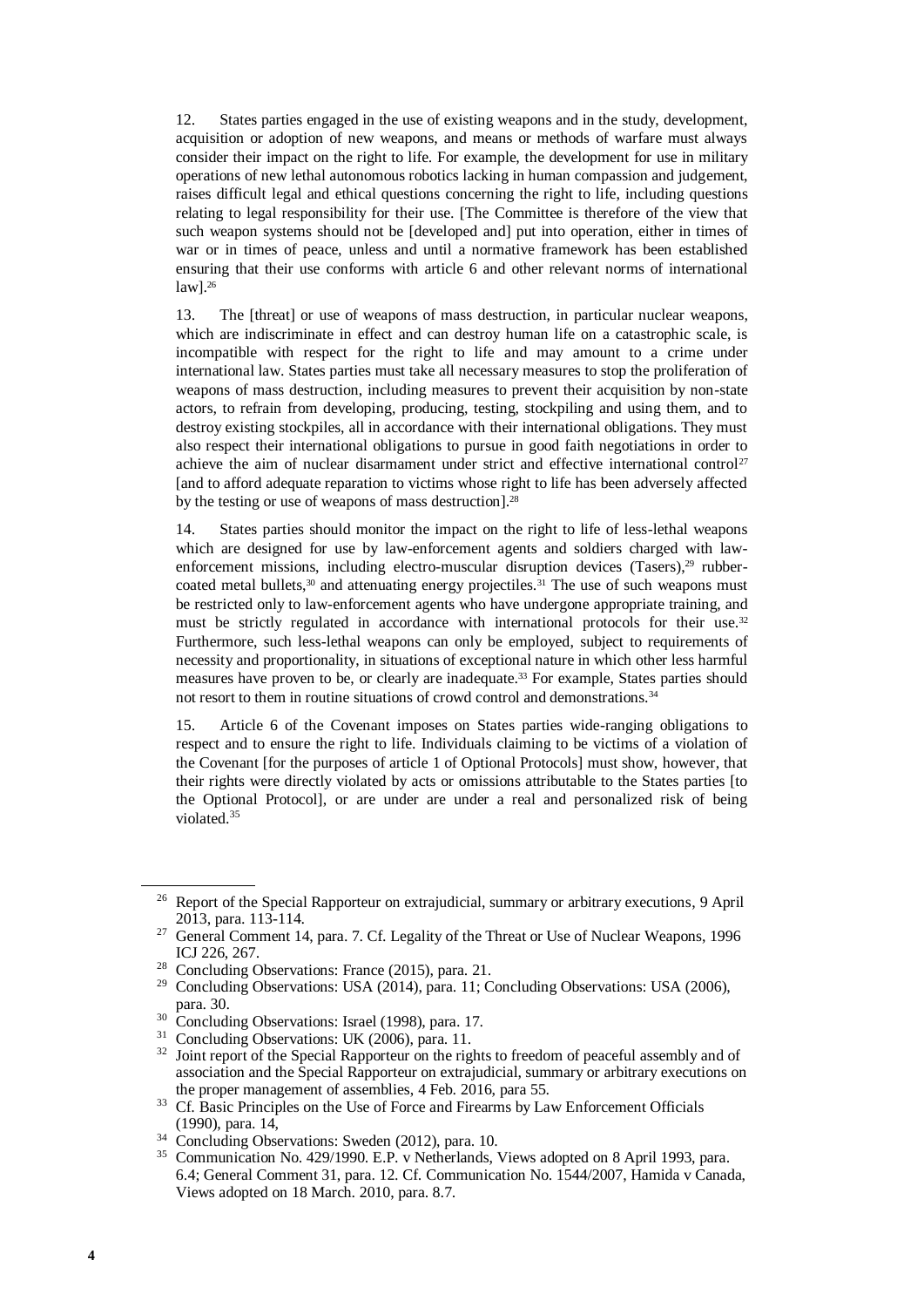#### **II. The Prohibition against Arbitrary Deprivation of Life**

16. Although it inheres in every human being<sup>36</sup> the right to life is not absolute. By requiring that deprivations of life must not be arbitrary, Article 6, paragraph 1 implicitly recognizes that some deprivations of life may be non-arbitrary. For example, the use of lethal force in self-defence, under the conditions specified in paragraph 18 below would not constitute an arbitrary deprivation of life. Even those exceptional measures leading to deprivations of life which are not arbitrary *per se* must be applied in a manner which is not arbitrary in fact. Such exceptional measures should be established by law and accompanied by effective institutional safeguards designed to prevent arbitrary deprivations of life. Furthermore, countries which have not abolished the death penalty and that have not ratified the Second Optional Protocol can only apply the death penalty in a non-arbitrary manner, with regard to the most serious crimes and subject to a number of strict conditions elaborated in part IV below.

17. The second sentence of paragraph 1 requires that the right to life be protected by law, while the third sentence requires that no one should be arbitrarily deprived of life. The two requirements overlap in that a deprivation of life that lacks a legal basis or is otherwise inconsistent with life-protecting laws and procedures is, as a rule, arbitrary in nature. For example, a death sentence issued following a trial conducted in violation of domestic laws of criminal procedure or evidence will generally be both arbitrary and unlawful.

18. A deprivation of life may be authorized by domestic law and still be arbitrary. The notion of "arbitrariness" is not to be equated with "against the law", but must be interpreted more broadly to include elements of inappropriateness, injustice, lack of predictability, and due process of law<sup>37</sup> as well as elements of reasonableness, necessity, and proportionality. For example, in order not to be qualified as arbitrary under article 6, the application of lethal force by a person acting in self-defense, or by another person coming to his or her defence, must be reasonable and necessary in view of the threat posed by the attacker; it must represent a method of last resort after non-lethal alternatives, including warnings,<sup>38</sup> have been exhausted or deemed inadequate;<sup>39</sup> the amount of force applied cannot exceed the amount strictly needed for responding to the threat; the force applied must be carefully directed, as far as possible, only against the attacker;<sup>40</sup> and the threat responded to must be extreme, involving imminent death or serious injury.<sup>41</sup> The deliberate use of potentially lethal force for law enforcement purposes which is intended to address threats, not of extreme gravity, such as protecting private property<sup>42</sup> or preventing the escape from custody of a suspected criminal or a convict who does not pose a serious and imminent threat to the lives or bodily integrity of others, cannot be regarded as a proportionate use of force.<sup>43</sup>

19. States parties are expected to take all necessary measures intended to prevent arbitrary deprivations of life by their law-enforcement organs. These measures include appropriate legislation controlling the use of lethal force by law enforcement officials, procedures designed to ensure that law-enforcement actions are adequately planned in a manner consistent with the need to minimize the risk they pose to human life,<sup>44</sup> mandatory

<sup>&</sup>lt;sup>36</sup> Universal Declaration of Human Rights, preamble.

<sup>&</sup>lt;sup>37</sup> Communication No. 1134/2002, Gorji-Dinka v. Cameron, Views adopted on 14 March 2005, para. 5.1; Communication No. 305/1988, Van Alphen v. The Netherlands, Views adopted on 23 July 1990, para. 5.8.

<sup>&</sup>lt;sup>38</sup> Cf. Guiliani and Gaggio v. Italy, Judgment of the ECtHR of 24 March 2011, para. 177.<br><sup>39</sup> Communication No. B 11/45, Suggest de Guerrere v. Colombia, Views edented on <sup>21</sup>

Communication No. R.11/45, Suarez de Guerrero v. Colombia, Views adopted on 31 March 1982, para. 13.2.

<sup>40</sup> Communication No. R.11/45, Suarez de Guerrero v. Colombia, Views adopted on 31 March 1982, para. 13.2-13.3.

<sup>&</sup>lt;sup>41</sup> Report of the Special Rapporteur on extrajudicial, summary or arbitrary executions, 23 May 2011, para. 60.

<sup>&</sup>lt;sup>42</sup> Report of the Special Rapporteur on extrajudicial, summary or arbitrary executions, 1 April 2014, para. 72.

<sup>43</sup> Cf. Kazingachire v Zimbabwe, Report of the ACHPR of 12 Oct. 2013, para. 118-120.

<sup>44</sup> Cf. McCann v UK, Judgment of the ECtHR of 27 Sept, 1995, para. 150.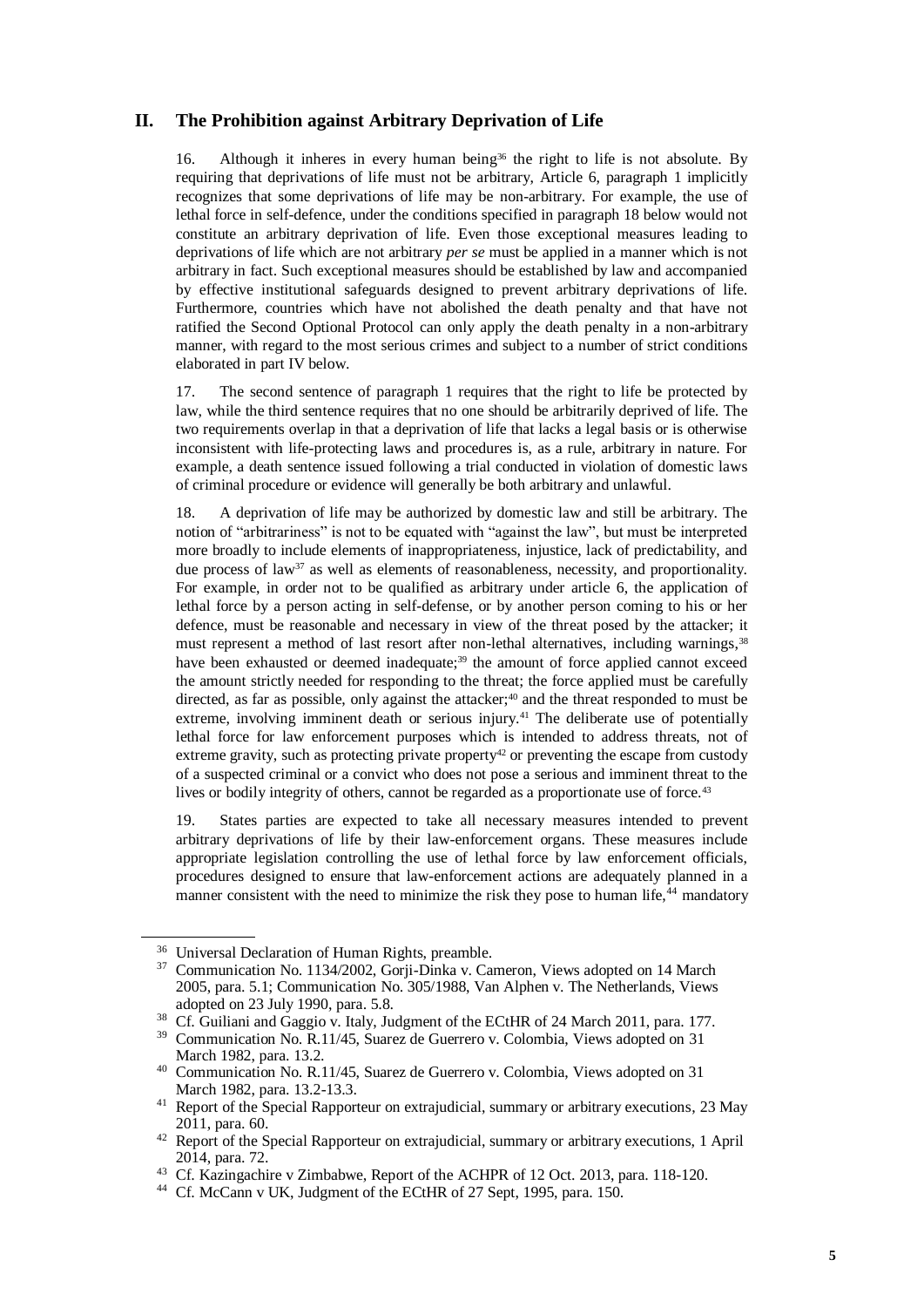reporting and investigation of lethal incidents, $45$  and the equipping of police forces responsible for crowd control with effective non-lethal means and adequate protective gear in order to obviate their need to resort to lethal force.<sup>46</sup> In particular, all operations of law enforcement agents should comply with relevant international standards, including the Code of Conduct for Law Enforcement Officials (General Assembly resolution 34/169) and the Basic Principles on the Use of Force and Firearms by Law Enforcement Officials  $(1990)$ ,<sup>47</sup> and law enforcement agents should undergo appropriate training designed to inculcate these standards<sup>48</sup> so as to ensure, in all circumstances, the fullest respect for the right to life.<sup>49</sup>

20. The Covenant does not provide an enumeration of permissible grounds for deprivation of life. Still, article 6, paragraphs 2, 4 and 5 implicitly recognize that countries which have not abolished the death penalty and that have not ratified the Second Optional Protocol may continue to apply the death penalty with regard to the most serious crimes subject to a number of strict conditions. Other procedures regulating activity that may result in deprivation of life, such as conditions for use of lethal weapons by the police or protocols for new drug treatment, must be established by law, accompanied by effective institutional safeguards designed to prevent arbitrary deprivations of life, and be compatible with other provisions of the Covenant.

21. The deprivation of life of individuals through acts or omissions that violate provisions of the Covenant other than article 6 is, as a rule, arbitrary in nature. This includes, for example, the use of force resulting in the death of demonstrators exercising their right of freedom of assembly;<sup>50</sup> and the passing of a death sentence following a trial which failed to meet the due process requirements of article 14 of the Covenant.<sup>51</sup>

#### **III. The Duty to Protect Life**

22. The second sentence of paragraph 1 provides that the right to life "shall be protected by law". This implies that States parties must establish a legal framework to ensure the full enjoyment of the right to life by all individuals. The duty to protect the right to life by law also includes an obligation for States parties to take appropriate legal measures in order to protect life from all foreseeable threats, including from threats emanating from private persons and entities.

23. The duty to protect by law the right to life entails that any substantive ground for deprivation of life must be prescribed by law, and defined with sufficient precision to avoid overly broad or arbitrary interpretation or application.<sup>52</sup> Since deprivation of life by the authorities of the State is a matter of the utmost gravity, the law must strictly control and limit the circumstances in which a person may be deprived of his life by such authorities<sup>53</sup> and the States parties must ensure full compliance with all of the relevant legal provisions. The duty to protect by law the right to life also requires States parties to organize all State organs and governance structures through which public authority is exercised in a manner

<sup>45</sup> Concluding Observations: Chile (2013), para. 11.

<sup>46</sup> Joint report of the Special Rapporteur on the rights to freedom of peaceful assembly and of association and the Special Rapporteur on extrajudicial, summary or arbitrary executions on the proper management of assemblies, 4 Feb. 2016, para 54.

<sup>47</sup> Concluding Observations: Nepal (2014), para. 10; Concluding Observations: Liechtenstein (2004), para. 10.

<sup>48</sup> Concluding Observations: Kenya (2012), para. 11.

<sup>&</sup>lt;sup>49</sup> Concluding Observations: Central African Republic (2006), para. 12.<br><sup>50</sup> Penort of the Special Rapporteur on extraudicial summary or arbitra

<sup>50</sup> Report of the Special Rapporteur on extrajudicial, summary or arbitrary executions, 1 April 2014, para. 75.

<sup>&</sup>lt;sup>51</sup> See e.g., Comm. No. 2017/2010, Burdyko v Belarus, Views adopted on 15 July 2015, para. 8.6.

<sup>52</sup> Cf. General Comment 35, para. 22.

<sup>53</sup> General Comment 6, para. 3; Communication No. R.11/45, Suarez de Guerrero v. Colombia, Views adopted on 31 March 1982, para. 13.1.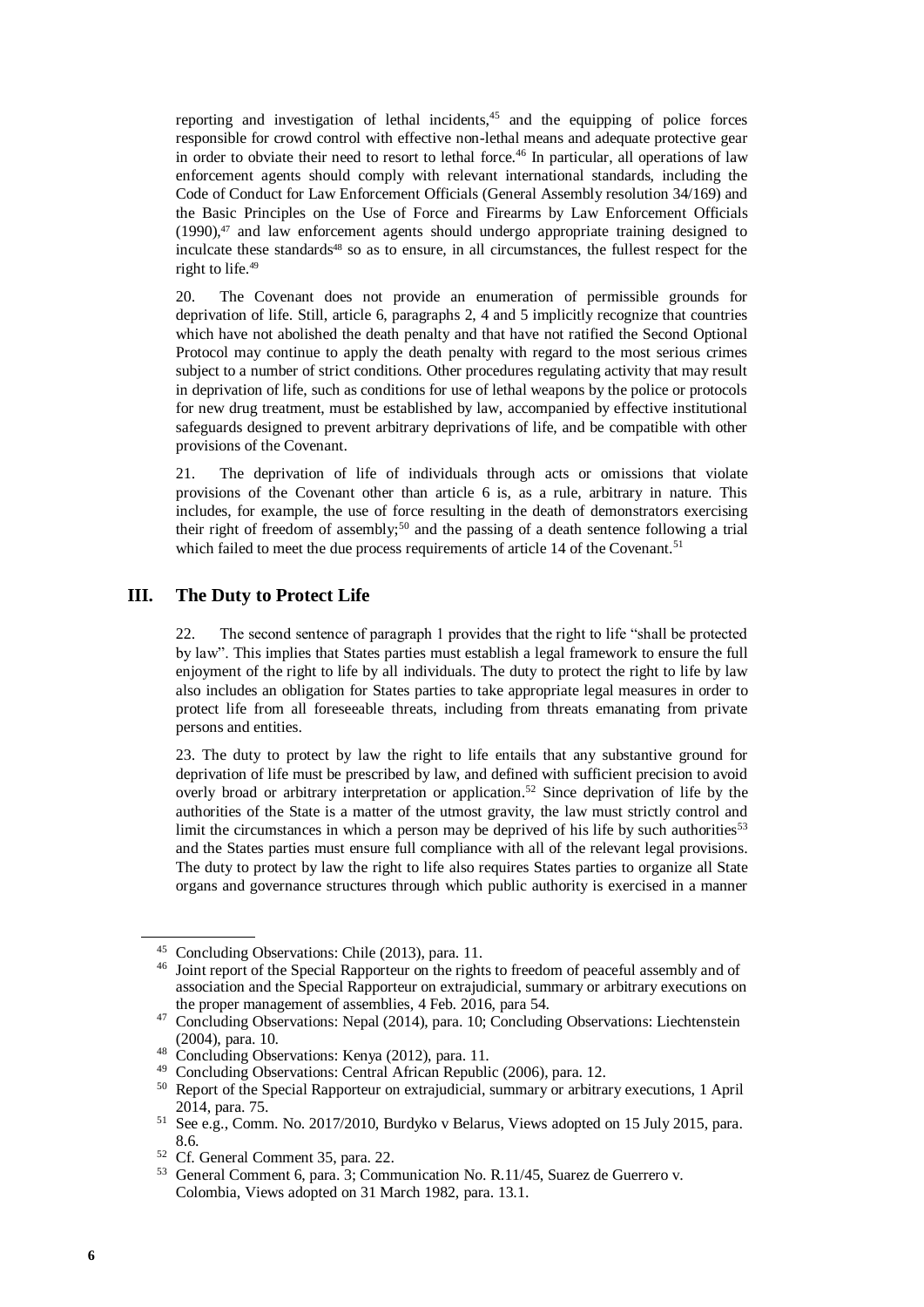consistent with the need to respect and ensure the right to life,  $54$  including establishing by law adequate institutions and procedures for preventing deprivation of life, investigating and prosecuting potential cases of unlawful deprivation of life, meting out punishment and providing full reparation.

24. States parties must enact a protective legal framework which includes effective criminal prohibitions on all forms of arbitrary deprivations of life by individuals, including intentional and negligent homicide, disproportionate use of firearms,<sup>55</sup> infanticide,<sup>56</sup> "honour" killings,<sup>57</sup> lynching,<sup>58</sup> violent hate crimes,<sup>59</sup> blood feuds,<sup>60</sup> death threats, terrorist attacks and other manifestations of violence or incitement to violence that are likely to result in a deprivation of life. The criminal sanctions attached to these crimes must be commensurate with their gravity, $61$  while remaining compatible with all provisions of the Covenant.

25. The duty to take positive measures to protect the right to life derives from the general duty to ensure the rights recognized in the Covenant, which is articulated in article 2, paragraph 1, when read in conjunction with article 6, as well as from the specific duty to protect the right to life by law which is articulated in the second sentence of article 6. States parties are thus under a due diligence obligation to undertake reasonable positive measures, which do not impose on them impossible or disproportionate burdens,  $62$  in response to foreseeable threats to life originating from private persons and entities, whose conduct is not attributable to the State.<sup>63</sup> Hence, States parties are obliged to take adequate preventive measures in order to protect individuals against being murdered or killed by criminals and organized crime or militia groups, including armed or terrorist groups.<sup>64</sup> States parties should also disband irregular armed groups, such as private armies and vigilante groups, that are responsible for deprivations of life<sup>65</sup> and reduce the proliferation of potentially lethal weapons to unauthorized individuals. <sup>66</sup> States parties must further take adequate measures of protection, including continuous supervision,  $67$  in order to prevent, investigate, punish and remedy arbitrary deprivation of life by private lawful entities, such as private transportation companies, private hospitals<sup>68</sup> and private security firms.<sup>69</sup>

<sup>54</sup> Cf. González v. Mexico, Judgment of the I/A CHR of 16 Nov. 2009, para. 236.

<sup>55</sup> Concluding Observations: Liechtenstein (2004), para. 10.

<sup>56</sup> Concluding Observations: Madagascar (2007), para. 17.

<sup>57</sup> Concluding Observations: Turkey (2012), para. 13.

<sup>58</sup> Concluding Observations: Mozambique (2013), para. 12; Concluding Observations: Guatemala (2012), para 18.

<sup>59</sup> Concluding Observations: Indonesia (2013), para. 6; Concluding Observations: Russia (2009), para. 11.

<sup>60</sup> Concluding Observations: Albania (2013), para. 10.

<sup>61</sup> Concluding Observations: Russia (2009), para. 14.

<sup>62</sup> Cf. Sawhoyamaxa Indigenous Community v. Paraguay, Judgment of the I/A CHR of 29 March 2006, para. 155.

<sup>63</sup> See Communication No. 1862/2009, Peiris v Sri Lanka, Views adopted on 26 Oct. 2011, para. 7.2.

<sup>&</sup>lt;sup>64</sup> Concluding Observations: Israel (1998), para. 17.

<sup>65</sup> Concluding Observations: Philippines (2012), para. 14.

<sup>66</sup> Concluding Observations: Angola (2013), para. 12; Concluding Observations: USA (2014), para. 10.

 $67$  Cf. Ximenes-Lopes v. Brazil, Judgment of the I/A CHR of 4 July 2006, para. 96.

<sup>68</sup> Cf. Pimentel v Brazil, Views of CEDAW of 6 Aug. 2011, para. 7.5; Nitecki v Poland, ECtHR admissibility decision of 21 March 2002 ("the State's positive obligations under Article 2 to protect life include the requirement for hospitals to have regulations for the protection of their patients' lives and also the obligation to establish an effective judicial system for establishing the cause of a death which occurs in hospital and any liability on the part of the medical practitioners concerned…"); Calvelli and Ciglio v Italy, Judgment of the ECtHR of 17 Jan. 2002, para. 49.

<sup>69</sup> Concluding Observations: Bulgaria (2011).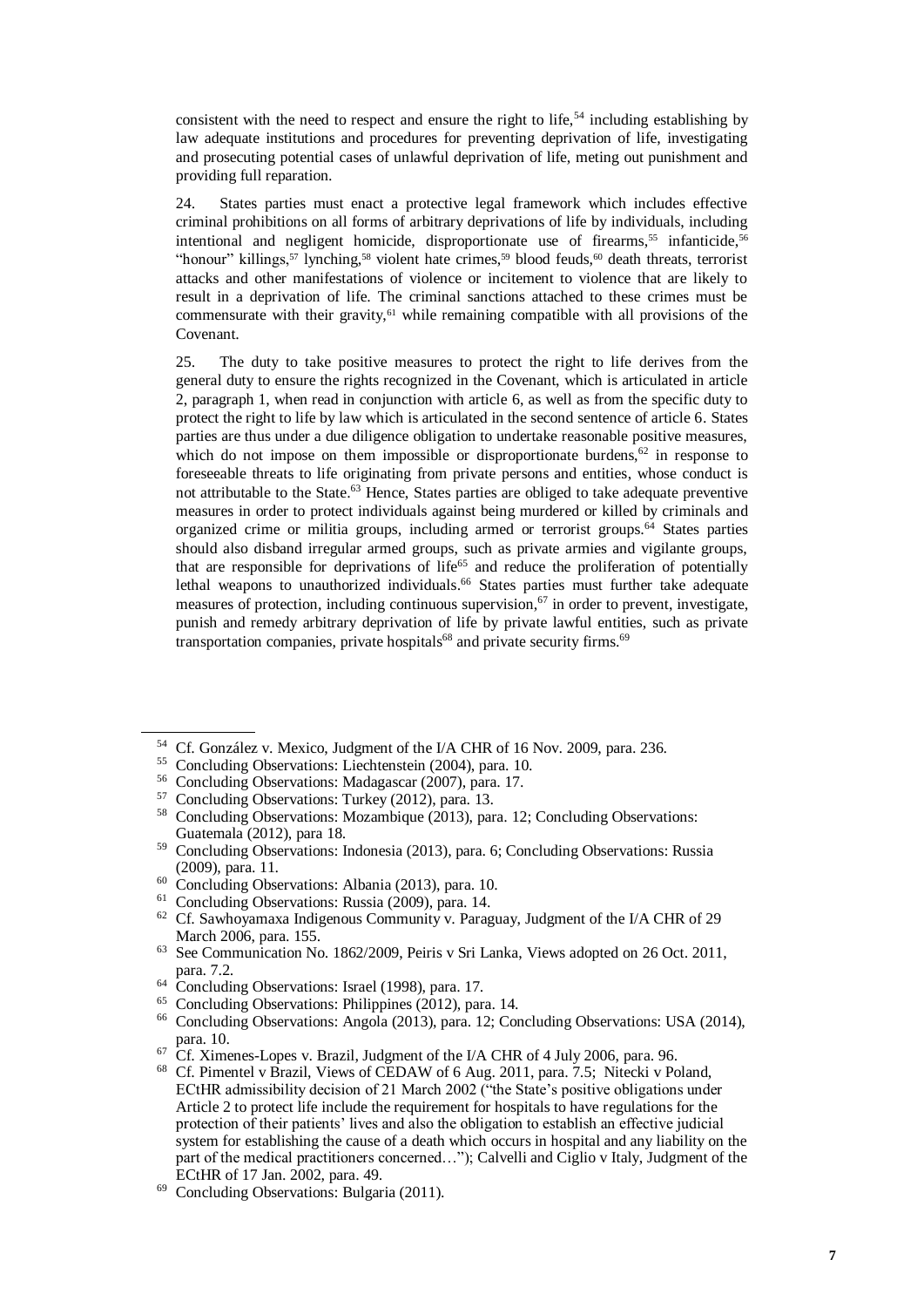26. States parties must take appropriate measures to protect individuals against deprivations of life by other States operating within their territory<sup>70</sup> or in other areas subject to their jurisdiction. They must also ensure that all activities taking place in whole or in part within their territory and in other areas subject to their jurisdiction, but having a [direct], significant and foreseeable impact on the right to life of individuals outside their territory, including activities taken by corporate entities, $<sup>71</sup>$  are consistent with article 6, taking due</sup> account of related international standards of corporate social responsibility.<sup>72</sup>

27. The duty to protect the right to life requires States parties to take special measures of protection towards persons in situation of vulnerability whose lives have been placed at particular risk because of specific threats<sup>73</sup> or pre-existing patterns of violence. These include human rights defenders, $74$  journalists, $75$  prominent public figures, witnesses to crime<sup>76</sup> and victims of domestic violence. They may also include street children, members of ethnic and religious minorities<sup>77</sup> and indigenous peoples,<sup>78</sup> displaced persons, lesbian, gay, bisexual, transgender and inter-sex (LGBTI) persons,<sup>79</sup> persons with albinism,<sup>80</sup> alleged witches,<sup>81</sup> asylum seekers, refugees<sup>82</sup> and stateless persons and, in certain situations, women and children.<sup>83</sup> States parties must respond urgently and effectively in order to protect individuals who find themselves under a specific threat, including by adopting special measures such as the assignment of around-the-clock police protection, the issuance of protection and restraining orders against potential aggressors and, in exceptional cases, and only with the free and informed consent of the threatened individual, protective custody.

28. Persons with disabilities, including psychosocial and intellectual disabilities, are entitled to special measures of protection so as to ensure their effective enjoyment of the right to life on equal basis with others.<sup>84</sup> Such measures of protection shall include reasonable accommodation of public policies which are necessary to ensure the right to life, such as ensuring access of persons with disabilities to essential goods and services, $85$  and special measures designed to prevent excessive use of force by law enforcement agents against persons with disabilities.<sup>86</sup>

29. States parties also have a heightened obligation to take any necessary measures $87$  to protect the lives of individuals deprived of their liberty by the State, since by arresting, detaining and imprisoning individuals States parties assume the responsibility to care for their life<sup>88</sup> and bodily integrity, and they may not rely on lack of financial resources or other

- <sup>73</sup> Cf. Barrios Family v. Venezuela, Judgment of the I/A CHR of 24 Nov. 2011, para. 124.
- <sup>74</sup> Concluding Observations: Paraguay (2013), para. 15. See also paragraph 57 below.
- <sup>75</sup> Concluding Observations: Serbia (2011), para. 21; Report of the Special Rapporteur on extrajudicial, summary or arbitrary executions, 10 April 2012, para. 105.
- <sup>76</sup> Concluding Observations: Colombia (2010), para. 14.
- <sup>77</sup> Concluding Observations: France (2008), para. 24.
- <sup>78</sup> Cf. Yakye Axa Indigenous Community v. Paraguay, Judgment of the I/A CHR of 17 June 2005, para. 167.
- <sup>79</sup> Concluding Observations: Colombia (2010), para. 12.
- <sup>80</sup> Concluding Observations: Tanzania (2009), para. 15.
- <sup>81</sup> Report of the Special Rapporteur on extrajudicial, summary or arbitrary executions, 27 May 2009, para. 68.
- <sup>82</sup> Concluding Observations: Kenya (2012), para. 12.
- <sup>83</sup> Concluding Observations: Honduras (2006), para. 9.
- <sup>84</sup> Convention on the Rights of Persons with Disabilities, article 10.
- <sup>85</sup> Convention on the Rights of Persons with Disabilities, article 9.
- <sup>86</sup> Concluding Observations: Australia (2009), para. 21.
- 87 Communication No. 546/1993, Burrell v. Jamaica, Views adopted on 18 July 1996, para. 9.5.
- <sup>88</sup> Communication No. 1756/2008, Zhumbaeva v. Kyrgyzstan, Views adopted on 19 July 2011, para. 8.6; Communication No. 84/1981, Barbato v Uruguay, Views adopted on 21 Oct. 1982, para. 9.2.

<sup>70</sup> Communication No. 319/1988, García v. Ecuador, Views adopted on 5 Nov. 1991, paras. 5.1-5.2.

<sup>71</sup> Concluding Observations: Canada (2015), para. 6.

<sup>72</sup> Guiding Principles on Business and Human Rights (2011), principle 2.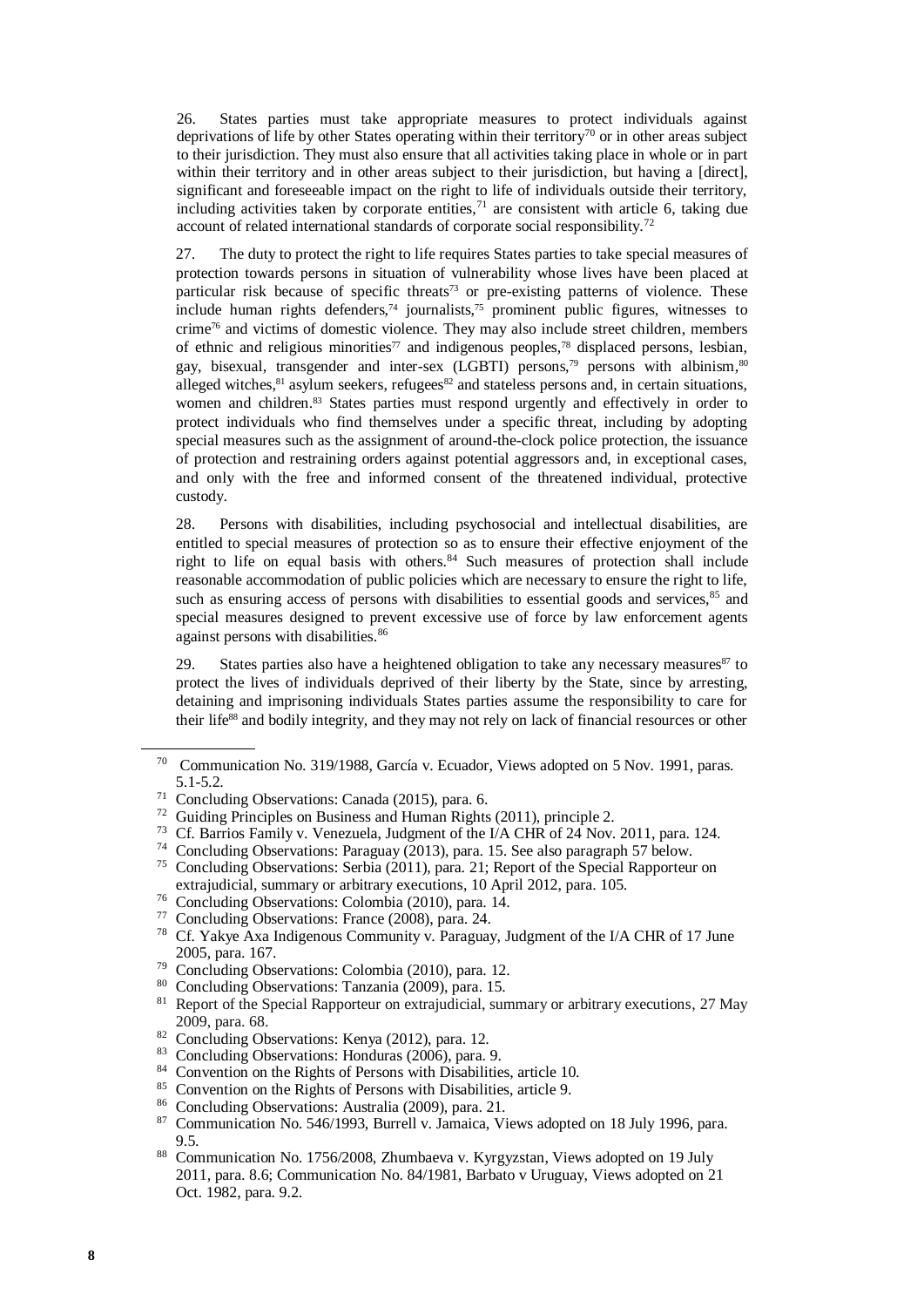logistical problems to reduce this responsibility.<sup>89</sup> The same heightened obligation attaches to individuals held in private incarceration facilities operating pursuant to an authorization by the State. The duty to protect the life of all detained individuals includes providing them with the necessary medical care, regularly monitoring their health, $90$  and shielding them from inter-prisoner violence.<sup>91</sup> A heightened duty to protect the right to life also applies to individuals quartered in State-run mental health facilities,  $92$  military camps,  $93$  refugee camps and camps for internally displaced persons, <sup>94</sup> and orphanages.

30. The duty to protect life also implies that States parties should take appropriate measures to address the general conditions in society that may eventually give rise to direct threats to life or prevent individuals from enjoying their right to life with dignity. These general conditions may include high levels of criminal and gun violence,<sup>95</sup> pervasive traffic and industrial accidents,  $96$  pollution of the environment,  $97$  the prevalence of life threatening diseases, such as AIDS or malaria.<sup>98</sup> extensive substance abuse, widespread hunger and malnutrition and extreme poverty and homelessness.<sup>99</sup> The measures called for addressing adequate conditions for protecting the right to life include, where necessary, short-term measures designed to ensure access by individuals to essential goods and services such as food,<sup>100</sup> water, shelter, health-care, electricity and sanitation,<sup>101</sup> and long-term measures designed to promote and facilitate adequate general conditions such as the bolstering of effective emergency health services and emergency response operations (including firefighters, ambulances and police forces). States parties should also develop action plans for advancing the enjoyment of the right to life, which may comprise strategies to fight the stigmatization associated with diseases, including sexually–transmitted diseases, which hamper access to medical care;<sup>102</sup> detailed plans to promote education to non-violence and de-radicalization programs; and campaigns for raising awareness against domestic violence<sup>103</sup> and for improving access to medical examinations and treatments designed to reduce maternal and infant mortality.<sup>104</sup> Furthermore, States parties should also develop, when necessary, contingency plans and disaster management plans designed to increase preparedness and address natural and man-made disasters, which may adversely affect enjoyment of the right to life, such as hurricanes, tsunamis, earthquakes, radio-active accidents and massive cyber-attacks. [Given their wide-ranging implications, some of the obligations relating to the general conditions necessary for full enjoyment of the right to life can only be realized progressively].

31. An important element of the protection afforded to the right to life by the Covenant is the obligation to investigate and prosecute allegations of deprivation of life by State authorities<sup>105</sup> or by private individuals and entities,<sup>106</sup> including allegations of excessive use

<sup>92</sup> Cf. Campeanu v. Romania, Judgment of the ECtHR of 17 July 2014, para. 131.

- <sup>94</sup> Concluding Observations: UN administration for Kosovo (2006), para. 14.
- <sup>95</sup> Concluding Observations: USA (2014), para. 10.<br><sup>96</sup> Cf. Önemildiz v. Turkey, Judement of the ECtHI
- <sup>96</sup> Cf. Öneryildiz v. Turkey, Judgment of the ECtHR of 30 Nov. 2004, para. 71.<br><sup>97</sup> Cf. SERAC v. Nigaria, Paport of the ACHPR of 27 Oct. 2001, para. 57, See a
- <sup>97</sup> Cf. SERAC v Nigeria, Report of the ACHPR of 27 Oct. 2001, para. 67. See also paragraph 65 below.
- <sup>98</sup> Concluding Observations: Kenya (2012), para. 9.
- <sup>99</sup> General Comment 6, para. 5. Concluding Observations: Canada (1999), para 12.
- <sup>100</sup> Concluding Observations: Democratic People's Republic of Korea (2001), para. 12.
- <sup>101</sup> Concluding Observations: Israel (2014), para. 12.
- <sup>102</sup> Concluding Observations: Jamaica (2011), para. 9.
- <sup>103</sup> Concluding Observations: Uzbekistan (2001), para. 19.
- <sup>104</sup> General Comment 6, para. 5; Concluding Observations: DRC (2006), para. 14.
- <sup>105</sup> See e.g., Communication No. 888/99, Telitsin v Russian Federation, Views adopted on 29 March 2004, para. 7.6.
- <sup>106</sup> Concluding Observations: Yemen (2012), para, 24.

<sup>89</sup> Communication No. 763/1997, Lantsov v. Russian Federation, Views adopted on 26 March 2002, para. 9.2.

<sup>&</sup>lt;sup>90</sup> Communication No. 763/1997, Lantsov v. Russian Federation, Views adopted on 26 March 2002, para. 9.2.

<sup>&</sup>lt;sup>91</sup> Cf. Edwards v. UK, ECtHR Judgment of 14 June 2002, para. 60.

<sup>&</sup>lt;sup>93</sup> Concluding Observations: Armenia (2012), para. 15.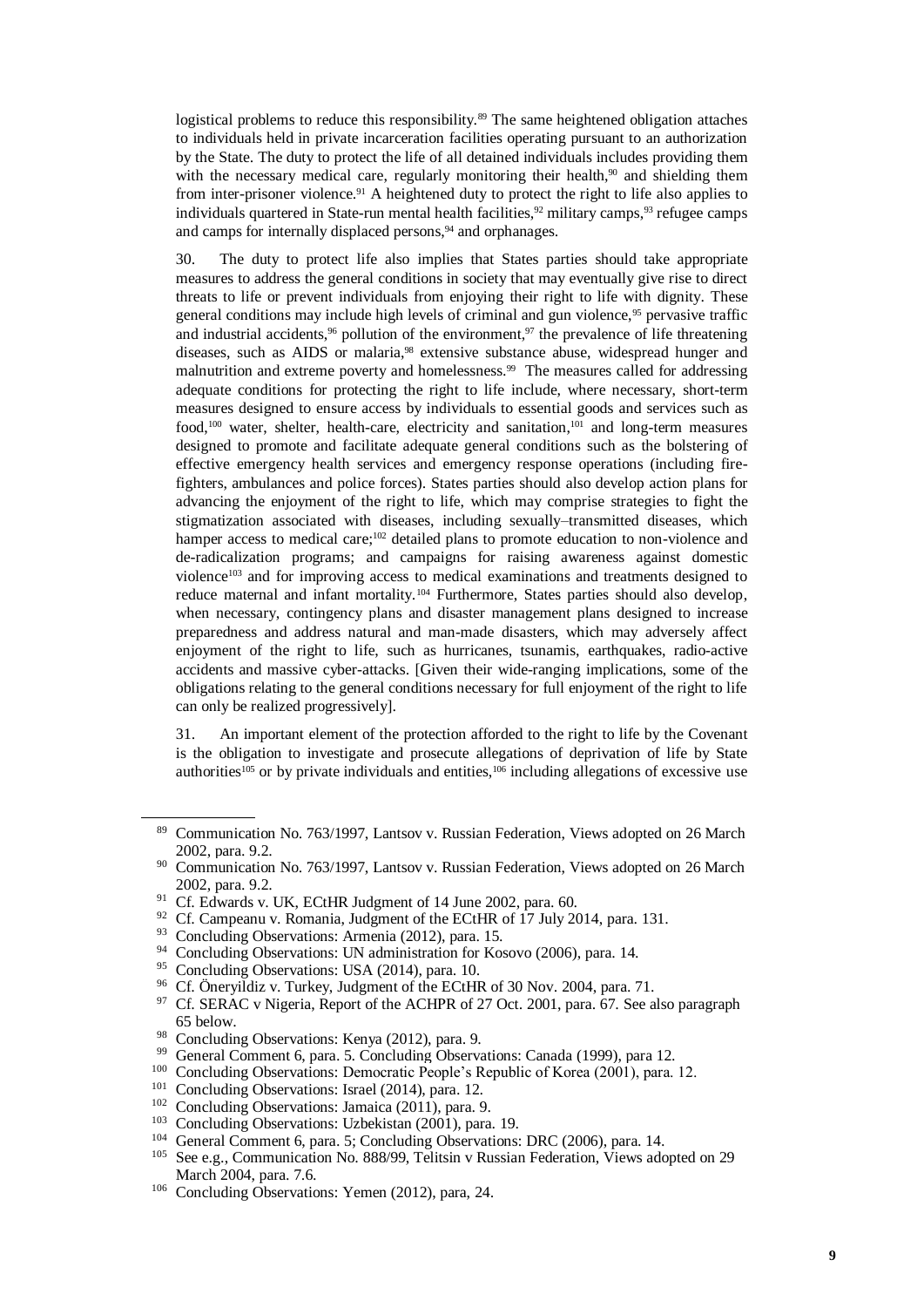of lethal force.<sup>107</sup> This obligation is implicit in the obligation to protect and is reinforced by the general duty to ensure the rights recognized in the Covenant, which is articulated in article 2, paragraph 1, when read in conjunction with article 6, paragraph 1, and the duty to provide an effective remedy to victims of human rights violations<sup>108</sup> and their families,<sup>109</sup> which is articulated in article 2, paragraph 3 of the Covenant, when read in conjunction with article 6, paragraph 1. Investigations and prosecutions of alleged deprivations of life must be aimed at ensuring that those responsible are brought to justice,<sup>110</sup> at promoting accountability and preventing impunity, $111$  at avoiding denial of justice<sup>112</sup> and at drawing necessary lessons for revising practices and policies with a view to avoiding repeated violations.<sup>113</sup> They should explore, inter alia, the legal responsibility of superior officials with regard to violations of the right to life committed by their subordinates.<sup>114</sup> Given the importance of the right to life, States parties must generally refrain from addressing violations of article 6 merely through administrative or disciplinary measures, and a criminal investigation, which should lead if enough incriminating evidence is gathered to a criminal prosecution, is normally required.<sup>115</sup> Immunities and amnesties provided to perpetrators of intentional killings and to their superiors, and comparable measures leading to de facto or de jure impunity, are, as a rule, incompatible with the duty to respect and ensure the right to life, and to provide victims with an effective remedy.<sup>116</sup>

32. Investigations into allegations of violation of article 6 must always be independent,<sup>117</sup> impartial,<sup>118</sup> prompt,<sup>119</sup> thorough,<sup>120</sup> effective,<sup>121</sup> credible<sup>122</sup> and transparent,<sup>123</sup> and in the event that a violation is found, full reparation must be provided, including, in view of the particular circumstances of the case, adequate measures of compensation, rehabilitation, satisfaction.<sup>124</sup> States parties are also under an obligation to take steps to prevent the occurrence of similar violations in the future. <sup>125</sup> Where relevant,

- <sup>120</sup> Concluding Observations: Mauritania (2013), para. 13.
- <sup>121</sup> Concluding Observations: UK (2015), para. 8.

<sup>&</sup>lt;sup>107</sup> Concluding Observations: Kyrgyzstan (2014), para. 13.

<sup>&</sup>lt;sup>108</sup> General Comment 31, para. 15 and 18. See also Communication No. 1619/07, Pestano v Philippines, Views adopted on 23 March 2010, para. 7.2; Communication No. 1458/2006, Gonzalez v Argentina, Views adopted on 17 March 2001, para.9.4; Concluding Observations: Jamaica (2011), para. 16. Cf. Calvelli and Ciglio v Italy, ECtHR Judgment of 17 Jan. 2002, para. 51 (civil proceedings may be appropriate in some medical negligence cases).

<sup>109</sup> Concluding Observations: Israel (2010), para. 12.

<sup>110</sup> Communication No.1436/2005, Sathasivam v. Sri Lanka, Views adopted on 8 July 2008, paragraph 6.4; communications No. 1447/2006, Amirov v. Russian Federation, Views adopted on 2 April 2009, para. 11.2. See also General Comment 31, para. 15, 18.

<sup>&</sup>lt;sup>111</sup> Concluding Observations: Angola (2013), para. 14.

<sup>112</sup> Communication 1560/2007, Marcellana and Gumanoy v Philippines, Views adopted on 30 Oct. 2008, para. 7.4.

<sup>&</sup>lt;sup>113</sup> Report of the Special Rapporteur on extrajudicial, summary or arbitrary executions, 8 March 2006, para. 41.

<sup>114</sup> Report of the Special Rapporteur on extrajudicial, summary or arbitrary executions, 1 April 2014, para. 81.

<sup>&</sup>lt;sup>115</sup> Communication No. 563/93 Arellana v Colombia, Views adopted on 27 Oct. 1995, para. 8.2; Communication No. 1560/2007 Marcellana and Gumanoy v Philippines, Views adopted on 17 Nov. 2008, para. 7.2.

<sup>&</sup>lt;sup>116</sup> General Comment 31, para. 18; Cf. Barrios Altos v. Peru, Judgment of the I/A CHR of 14 March 2001, para. 43.

<sup>&</sup>lt;sup>117</sup> Concluding Observations: Cameroon (2010), para. 15.

<sup>118</sup> Concluding Observations: Bolivia (2013), para. 15.

<sup>119</sup> See e.g., Communication 1556/2007 Novakovic v Serbia, Views adopted on 21 Oct. 2010, para. 7.3; Concluding Observations: Russia (2009), para. 14.

<sup>&</sup>lt;sup>122</sup> Concluding Observations: Israel (2010), para. 9.

<sup>&</sup>lt;sup>123</sup> Concluding Observations: UK (2015), para. 8.

<sup>&</sup>lt;sup>124</sup> See Revised United Nations Manual on the Effective Prevention and Investigation of Extralegal, Arbitrary and Summary Executions (2016), para. 10.

<sup>125</sup> Communication No. R.11/45 Suarez de Guerrero v. Colombia, Views adopted on 31 March 1982, para. 15.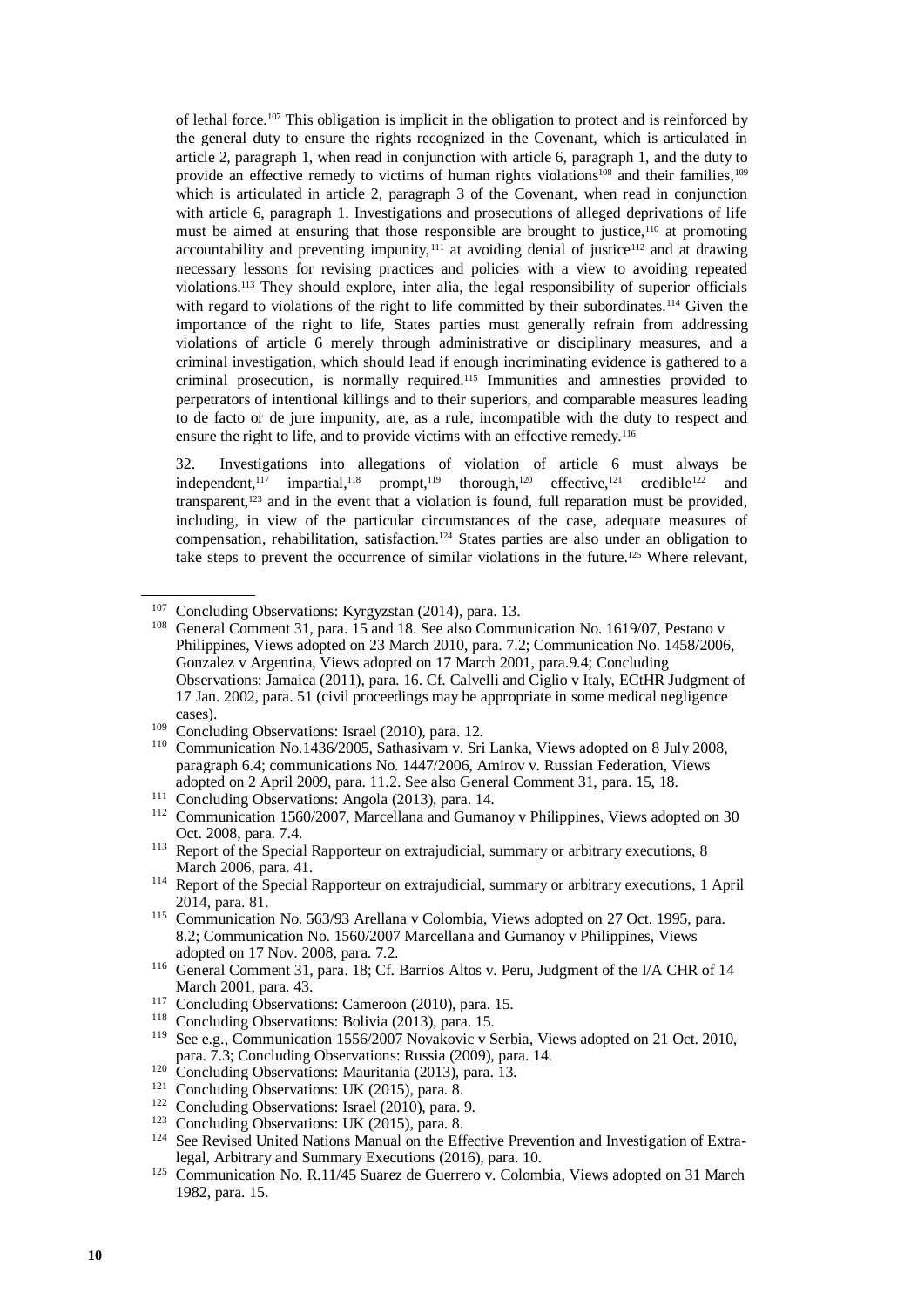the investigation should include a rigorous autopsy of the victim's body, <sup>126</sup> whenever possible, in the presence of a pathologist representing the victim's family. States parties need to take, among other things, appropriate measures to establish the truth relating to the events leading to the deprivation of life, including revealing the reasons for targeting certain individuals and the procedures employed by State forces before, during and after the time in which the deprivation occurred, $127$  and identifying bodies of individuals who had lost their lives.<sup>128</sup> It should also disclose relevant details about the investigation to the victim's next of  $\text{kin}^{129}$  and make public its findings, conclusions and recommendations,  $130$ unless absolutely prevented from doing so due to a compelling need to protect the public interest or the legal rights of directly affected individuals. States parties must also take the necessary steps to protect witnesses, victims and their relatives and persons conducting the investigation from threats, attacks and any act of retaliation. An investigation into alleged violations of the right to life should commence when necessary ex officio – that is, even in the absence of a formal complaint.<sup>131</sup> States should cooperate in good faith with international mechanisms of investigation and prosecutions looking into possible violations of article 6.<sup>132</sup>

33. Loss of life occurring in custody, especially when accompanied by reliable reports of an unnatural death, create a presumption of arbitrary deprivation of life by State authorities, which can only be rebutted on the basis of a proper investigation which establishes the State's compliance with its obligations under article 6. <sup>133</sup> States parties also have a heightened duty to investigate allegations of violations of article 6 whenever State authorities have used or appear to have used firearms outside the immediate context of an armed conflict, for example, when live fire had been used against demonstrators,<sup>134</sup> or when civilians were found dead by firearms outside the theatre of military operations in circumstances fitting a pattern of alleged violations of the right to life by State authorities.<sup>135</sup>

34. The duty to respect and ensure the right to life requires States parties to refrain from deporting, extraditing or otherwise transferring individuals to countries in which there are substantial grounds for believing that a real risk exists that they would be deprived of their life in violation of article 6 of the Covenant.<sup>136</sup> Such a risk must be personal in nature<sup>137</sup> and cannot derive merely from the general conditions in the receiving State. For example, as explained in paragraph 38 below, it would be contrary to article 6 to extradite an individual

<sup>&</sup>lt;sup>126</sup> See Revised United Nations Manual on the Effective Prevention and Investigation of Extralegal, Arbitrary and Summary Executions (2016), para. 25; Kawas-Fernández v. Honduras, Judgment of the I/A CHR of 3 April 2009 para. 102.

<sup>&</sup>lt;sup>127</sup> Report of the Special Rapporteur on extrajudicial, summary or arbitrary executions, 28 May 2010, para. 93.

<sup>&</sup>lt;sup>128</sup> Report of the Working Group on Enforced or Involuntary Disappearances, 2 March 2012, para. 56, 59.

<sup>&</sup>lt;sup>129</sup> Cf. Ogur v Turkey, Judgment of the ECtHR of 20 May 1999, para. 92.

<sup>&</sup>lt;sup>130</sup> Revised United Nations Manual on the Effective Prevention and Investigation of Extralegal, Arbitrary and Summary Executions (2016), para. 13; Cf. Ramsahai v The Netherlands, Judgment of the ECtHR of 15 May 2007, para. 353 (requiring sufficient public scrutiny of inquiry proceedings).

<sup>&</sup>lt;sup>131</sup> Cf. Tanrikulu v Turkey, Judgment of the ECtHR of 8 July 1999, para. 103.

<sup>132</sup> Concluding Observations: Kenya (2012), para. 13.

<sup>&</sup>lt;sup>133</sup> Communication No. 1225/2003, Eshonov v. Uzbekistan, Views adopted on 22 July 2010, para. 9.2; Communication No. 1756/2008, Zhumbaeva v. Kyrgyzstan, Views adopted on 19 July 2011, para. 8.8.

<sup>&</sup>lt;sup>134</sup> Communication No. 1275/2004, Umetaliev v. Kyrgyzstan, Views adopted on 30 Oct. 2008, para. 9.4; Communication No. 1828/2008, Olmedo v. Paraguay, Views adopted on 22 March 2012, para. 7.5.

<sup>&</sup>lt;sup>135</sup> Comm. No. 1447/2006, Amirov v Russian Federation, Views adopted on 2 April 2009, para. 11.4.

<sup>&</sup>lt;sup>136</sup> Communication No. 470/1991, Kindler v. Canada, Views adopted on 30 July 1993, para. 13.1-13.2.

<sup>&</sup>lt;sup>137</sup> Communication No. 1792/2008, Dauphin v Canada, Views adopted on 28 July 2009, para. 7,4,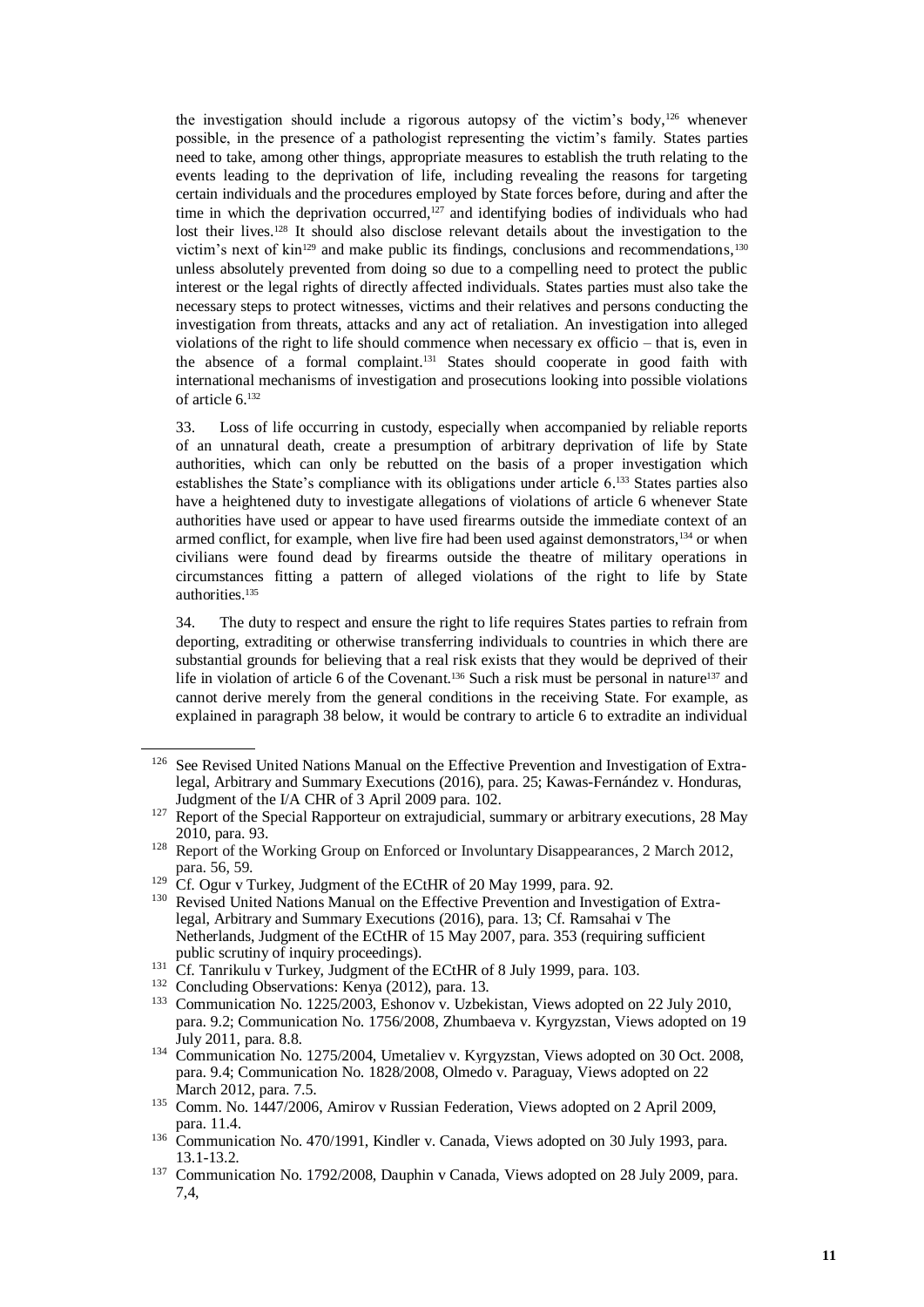from a country that abolished the death penalty to a country in which he or she may face the death penalty.<sup>138</sup> Similarly, in would be inconsistent with article 6 to deport an individual to a country in which a fatwa had been issued against him by local religious authorities, without verifying that the fatwa is not likely to be followed;<sup>139</sup> or to deport an individual to an extremely violent country in which he has never lived, has no social or family contacts and cannot speak the local language.<sup>140</sup> In cases involving allegations of risk to the life of the removed individual emanating from the authorities of the receiving State, the situation needs to be assessed inter alia, based on the intent of the authorities of the receiving State, the pattern of conduct they have shown in similar cases.<sup>141</sup> and the availability of credible and effective assurances about their intentions. When the alleged risk to life emanates from non-state actors or foreign States operating in the territory of the receiving State, credible and effective assurances for protection by the authorities of the receiving State may be sought and internal flight options could be explored. When relying upon assurances of treatment upon removal, the removing State should put in place adequate mechanisms for ensuring compliance by the receiving State with the issued assurances from the moment of removal onwards.<sup>142</sup>

35. The obligation not to extradite, deport or otherwise transfer pursuant to article 6 of the Covenant is broader than the scope of the principle of *non refoulement* under international refugee law, since it may also require the protection of aliens not entitled to refugee status. States parties must, however, allow all asylum seekers claiming a real risk of a violation of their right to life in the State of origin access to refugee or other individualized status determination procedures that could offer them protection against *refoulement*. 143

#### **IV. Imposition of the death penalty**

36. Paragraphs 2, 4, 5 and 6 of article 6 regulate the imposition of the death penalty by those countries which have not yet abolished it.

37. Paragraph 2 of article 6 strictly limits the application of the death penalty, firstly, to States parties that have not abolished the death penalty, and secondly, to the most serious crimes. Given the anomalous nature of regulating the application of the death penalty in an instrument enshrining the right to life, the contents of paragraph 2 [should/have to] be narrowly construed.<sup>144</sup>

38. States parties that have abolished the death penalty, through amending their domestic laws, acceding to the Second Optional Protocol to the Covenant or adopting another international instrument obligating them to abolish the death penalty, are barred from reintroducing it. Like the Covenant, the Second Optional Protocol does not contain termination provisions and States parties cannot denounce it. Abolition of the death penalty is therefore legally irrevocable. Furthermore, States parties may not transform an offence, which upon ratification of the Covenant, or at any time thereafter, did not entail the death penalty, into a capital offence. Nor can they remove legal conditions from an existing

<sup>&</sup>lt;sup>138</sup> Communication No. 1442/2005, Yin Fong v Australia, Views adopted on 23 Oct. 2009, para. 9.7.

<sup>&</sup>lt;sup>139</sup> Communication No. 1881/2009, Shakeel v Canada, Views adopted on 24 July 2013, para. 8.5.

<sup>140</sup> Communication No. 1959/2010 Warsame v Canada, Views adopted on 21 July 2011, para. 8.3.

<sup>&</sup>lt;sup>141</sup> Communication No. 706/1996, G.T. V Australia, Views adopted on 4 Nov. 1997, para. 8.4; Communication 692/1996, A.R.J. v Australia, Views adopted on 6 Feb. 1996, para. 6.12; Communication No. 2024/2011, Israil v Kazakhstan, Views adopted on 31 Oct. 2011, para. 9.5.

<sup>&</sup>lt;sup>142</sup> Concluding Observations: Sweden (2002), para. 12; Cf. Communication No. 1416/2005, Alzery v Sweden, Views adopted on 25 Oct. 2006, para. 11.5.

<sup>&</sup>lt;sup>143</sup> Concluding Observations: Tajikistan (2013), para. 11; Concluding Observations: Estonia (2003), para. 13.

<sup>&</sup>lt;sup>144</sup> Communication No. 829/1998, Judge v Canada, Views adopted on 5 Aug. 2002, para. 10.5.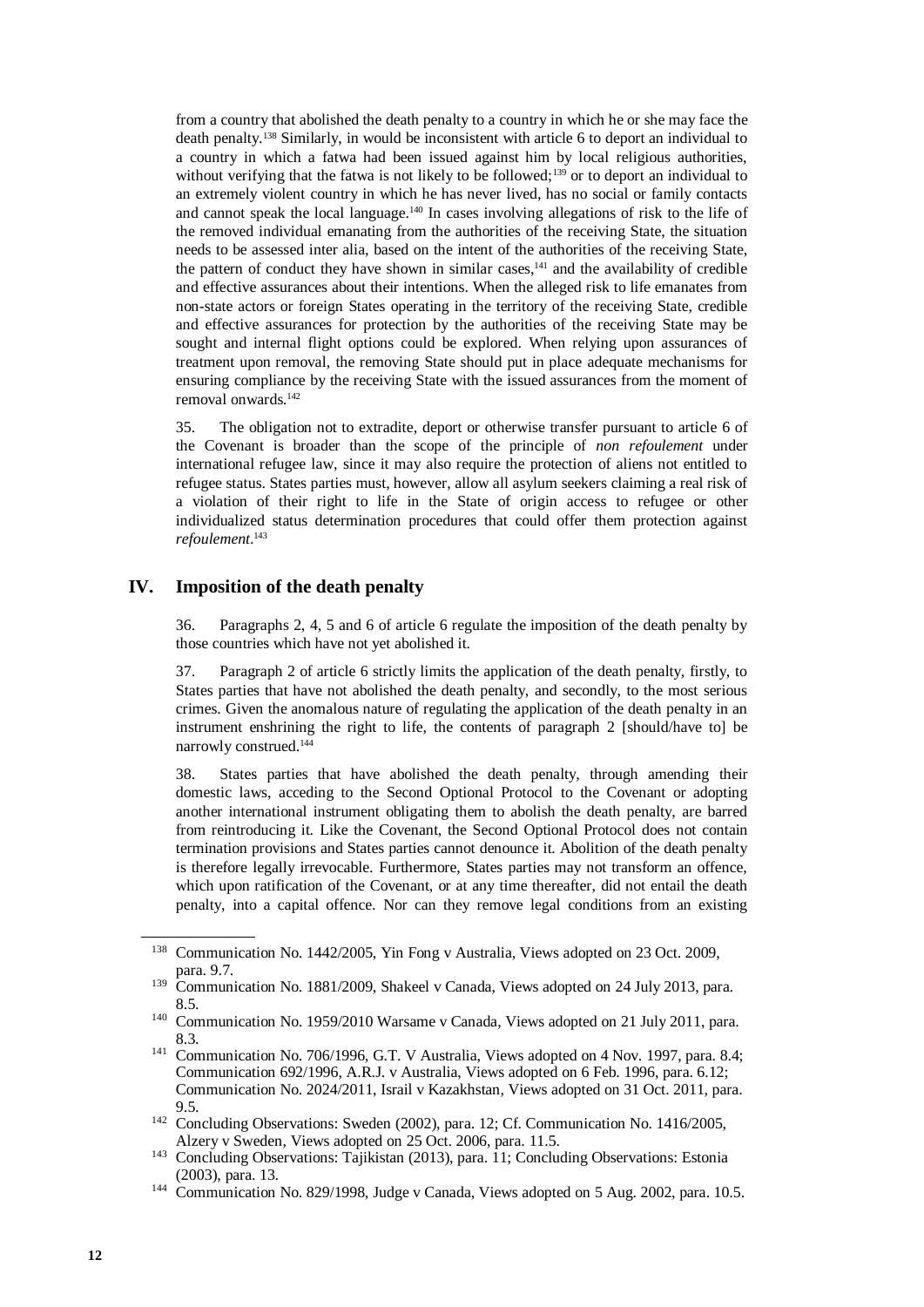offence with the result of permitting the imposition of the death penalty in circumstances in which it was not possible to impose it before. States parties that abolished the death penalty cannot deport or extradite persons to a country in which they are facing criminal charges that carry the death penalty, unless credible and effective assurances against the imposition of the death penalty have been obtained.<sup>145</sup> In the same vein, the obligation not to reintroduce the death penalty for any specific crime requires States parties not to extradite or deport an individual to a country in which he or she is expected to stand trial for a capital offence, if the same offence does not carry the death penalty in the removing State, unless credible and effective assurances against exposing the individual to the death penalty have been obtained.

39. The term "the most serious crimes" must be read restrictively $146$  and appertain only to crimes of extreme gravity, $147$  involving intentional killing $148$ . Crimes not resulting directly and intentionally in death,<sup>149</sup> such as drug offences,<sup>150</sup> attempted murder,<sup>151</sup> corruption and other economic [and political] crimes,<sup>152</sup> armed robbery,<sup>153</sup> piracy,<sup>154</sup> abduction,<sup>155</sup> and sexual offences, although serious in nature, can never justify, within the framework of article 6, the imposition of the death penalty. In the same vein, a limited degree of involvement or of complicity in the commission of even the most serious crimes, such as providing the physical means for the commission of murder, cannot justify the imposition of the death penalty. States parties are under an obligation to constantly review their criminal laws so as to ensure that the death penalty is not imposed for crimes which do not qualify as the most serious crimes.<sup>156</sup>

40. Under no circumstances can the death penalty ever be applied as a sanction against conduct whose very criminalization violates the Covenant, including adultery, homosexuality, apostasy<sup>157</sup> [establishing political opposition groups,<sup>158</sup>] or offending a head of state.<sup>159</sup> States parties that retain the death penalty for such offences commit a violation of their obligations under article 6 read alone and in conjunction with article 2, paragraph 2 of the Covenant, as well as of other provisions of the Covenant.

41. In all cases involving the application of the death penalty, the personal circumstances of the offender and the particular circumstances of the offence, including its

<sup>&</sup>lt;sup>145</sup> Communication No. 829/1998, Judge v Canada, Views adopted on 5 Aug. 2002, para. 10.6; Communication No. 1442/2005, Yin Fong v Australia, Views adopted on 23 Oct. 2009, para. 9.7.

<sup>&</sup>lt;sup>146</sup> Communication No. 1132/2002, Chisanga v. Zambia, Views adopted on 18 Oct. 2005, para. 7.4.

<sup>&</sup>lt;sup>147</sup> ECOSOC Safeguards Guaranteeing Protection of the Rights of Those Facing the Death Penalty, 25 May 1984, para. 1.

<sup>&</sup>lt;sup>148</sup> See e.g., Communication No. 470/ 1991, Kindler v. Canada, Views adopted on 30 July 1993, para. 14.3 (premeditated murder can be deemed a most serious crime); Report of Special Rapporteur on extrajudicial, summary or arbitrary executions, 9 Aug. 2012, para. 35.

<sup>&</sup>lt;sup>149</sup> Concluding Observations: Iran (1993), para. 8.

<sup>&</sup>lt;sup>150</sup> Concluding Observations: Thailand (2005), para. 14.

<sup>&</sup>lt;sup>151</sup> Communication No. 1132/2002, Chisanga v. Zambia, Views adopted on 18 Oct. 2005, para. 7.4

<sup>152</sup> Concluding Observations: Libya (1998), para. 8; Concluding Observations: Iran (1993), para. 8; Concluding Observations: Sudan (1997), para. 8..

<sup>&</sup>lt;sup>153</sup> Communication No. 1132/2002, Chisanga v. Zambia, Views adopted on 18 Oct. 2005, para. 7.4; Communication No. 390/1990, Luboto v Zambia, Views adopted on 31 Oct. 1995, para. 7.2; Communication No. 2177/2012, Johnson v Ghana, Views adopted on 27 March 2014, para. 7.3.

<sup>&</sup>lt;sup>154</sup> Concluding Observations: UK (2001), para. 37.

<sup>&</sup>lt;sup>155</sup> Concluding Observations: Guatemala (2001), para. 17.

<sup>156</sup> General Comment 6, para. 6

<sup>&</sup>lt;sup>157</sup> Concluding Observations: Mauritania (2013), para. 21.

<sup>158</sup> Concluding Observations: Libya (2007), para. 24,

<sup>&</sup>lt;sup>159</sup> Concluding Observations: Iraq (1997), para. 16.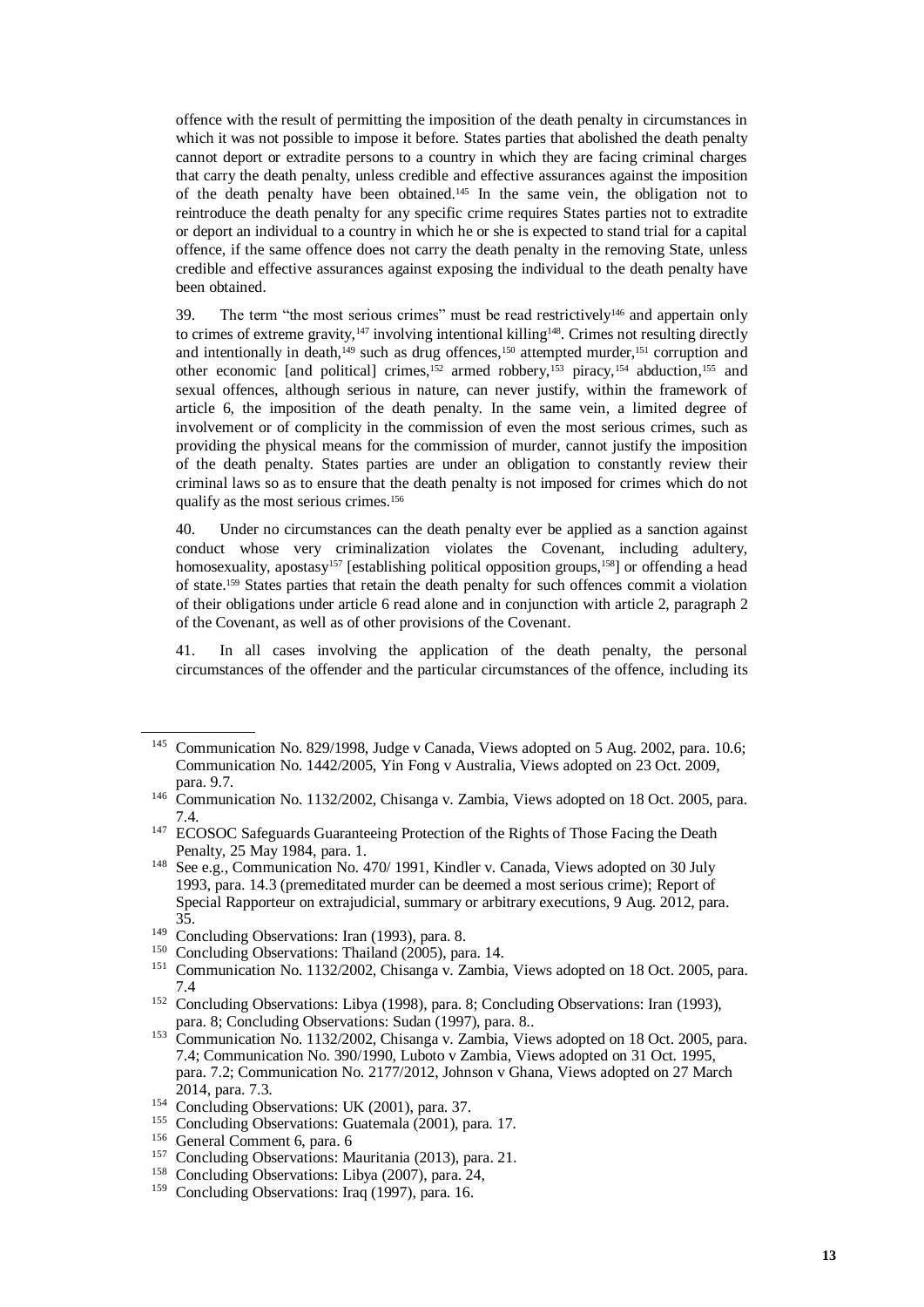specific attenuating elements<sup>160</sup> must be considered by the sentencing court. Hence, mandatory death sentences that leave domestic courts with no discretion on whether or not to designate the offence as a crime entailing the death penalty, and on whether or not to issue the death sentence in the particular circumstances of the offender, are arbitrary in nature.<sup>161</sup> The availability of a right to seek pardon or commutation on the basis of the special circumstances of the case or the accused is not an adequate substitute for the need for judicial discretion in the application of the death penalty.<sup>162</sup>

42. Under no circumstances can the death penalty be imposed as part of a policy of genocide against members of a national, ethnical, racial or religious group. Article 6, paragraph 3 reminds all States parties who are also parties to the Genocide Convention of their obligations to prevent and punish the crime of genocide, which include the obligation to prevent and punish all deprivations of life, which constitute part of a crime of genocide.

43. Article 6, paragraph 2 also requires States parties to ensure that any death sentence would be "in accordance with the law in force at the time of the commission of the crime". This application of the principle of legality complements and reaffirms the application of the principle of nulla poena sine lege found in article 15, paragraph 1 of the Covenant. As a result, the death penalty can never be imposed, if it was not provided by law for the offence at the time of its commission. Nor can the imposition of the death penalty be based on vaguely defined criminal provisions,<sup>163</sup> whose application to the convicted individual would depend on subjective or discretionary considerations<sup>164</sup> the application of which is not reasonably foreseeable.<sup>165</sup> On the other hand, the abolition of the death penalty should apply retroactively to individuals charged or convicted of a capital offence in accordance with the retroactive leniency (lex mitior) principle, which finds partial expression in the third sentence of article 15, paragraph 1, requiring States parties to grant offenders the benefit of lighter penalties adopted after the commission of the offence. The retroactive application of the abolition of the death penalty to all individuals charged or convicted of a capital crime also derives from the fact that the need for applying the death penalty cannot be justified once it had been abolished.

44. States parties that have not yet abolished the death penalty must respect article 7 of the Covenant, which bars certain methods of execution. Failure to respect article 7 would inevitably render the execution arbitrary in nature and thus also be in violation of article 6. The Committee has already opined that stoning,<sup>166</sup> injection of untested lethal drugs,<sup>167</sup> gas chambers,<sup>168</sup> burning and burying alive,<sup>169</sup> and public executions, <sup>170</sup> are contrary to article 7. For similar reasons, other painful and humiliating methods of execution are also unlawful under the Covenant. Failure to provide individuals on death row with timely notification

<sup>&</sup>lt;sup>160</sup> Communication No. 390/1990, Luboto v Zambia, Views adopted on 31 Oct. 1995, para. 7.2.

<sup>161</sup> Communication No. 1132/2002, Chisanga v. Zambia, Views adopted on 18 Oct. 2005, para. 7.4; Communication 1421/2005, Larranaga v. Philippines, Views adopted on 24 July 2006, para. 7.2; Communication 1077/2002, Carpo v Philippines, adopted on 6 May 2002, para. 8.3.

<sup>162</sup> Communication No. 806/1998, Thompson v. Saint Vincent and the Grenadines, Views adopted on 18 Oct. 2000, para. 8.2; Communication 845/1998, Kennedy v Trinidad and Tobago, Views adopted on 26 March 2002, para. 7.3.

<sup>&</sup>lt;sup>163</sup> Concluding Observations: Algeria (2007) para. 17; Concluding Observations: Cameroon (1999) para. 14.

<sup>&</sup>lt;sup>164</sup> Concluding Observations: Democratic Republic of Korea (2001), para. 13.

<sup>&</sup>lt;sup>165</sup> Cf. SW v UK, Judgment of the European Court of Human Rights of 22 Nov. 1995, para. 36 (retroactive introduction of criminal responsibility through interpretation can only occur when it is "consistent with the essence of the offence and could reasonably be foreseen").

<sup>166</sup> Concluding Observations: Iran (2011), para. 12.

<sup>&</sup>lt;sup>167</sup> Concluding Observations: US (2014), para. 8.

<sup>&</sup>lt;sup>168</sup> Cf. Communication No. 469/1991, Ng v Canada, Views adopted on 5 Nov, 1993, para. 16.4.

<sup>&</sup>lt;sup>169</sup> Cf. Malawi Africa Association v Mauritania, Report of the ACHPR of 11 May 2000, para. 120.

<sup>&</sup>lt;sup>170</sup> Concluding Observations: Democratic Republic of Korea (2001), para. 13.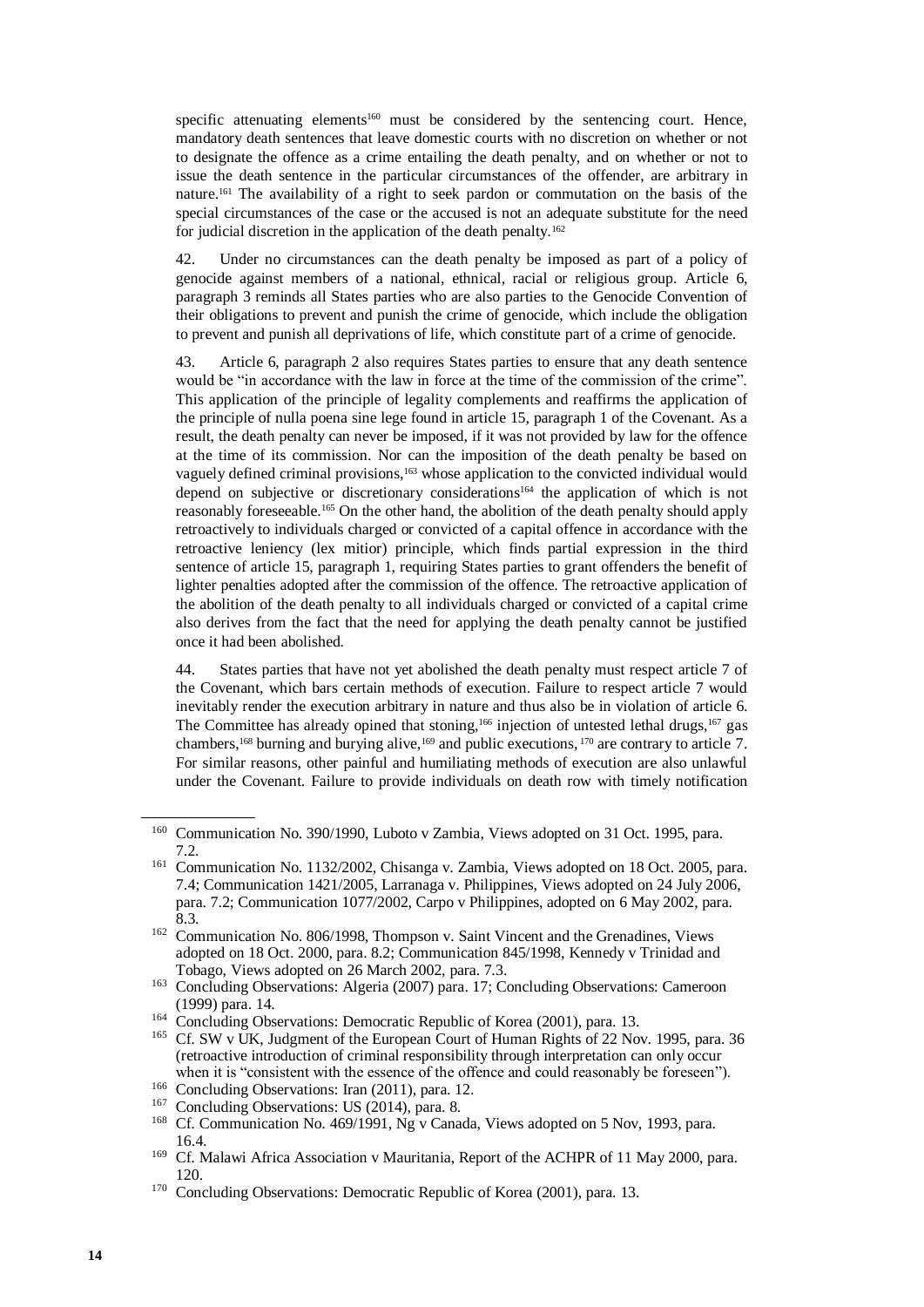about the date of their execution constitutes, as a rule, a form of ill-treatment, which renders the subsequent execution contrary to articles 7 of the Covenant.<sup>171</sup> Extreme delays in the implementation of a death penalty sentence, which exceed any reasonable period of time necessary to exhaust all legal remedies,<sup>172</sup> may also entail the violation of article 7 of the Covenant, [especially] when the long time on death row exposes sentenced persons to [exceptionally] harsh<sup>173</sup> or stressful conditions, including, solitary confinement,<sup>174</sup> and when they are particularly vulnerable due to factors such as age or mental state.<sup>175</sup>

45. Violation of the fair trial guarantees provided for in article 14 of the Covenant in proceedings resulting in the imposition of the death penalty may render the execution arbitrary in nature, and could lead to a violation of article 6 of the Covenant.<sup>176</sup> Such violations might involve the use of forced confessions;<sup>177</sup> inability of the accused to question relevant witnesses; <sup>178</sup> lack of effective representation during all stages of the criminal proceedings,<sup>179</sup> including during criminal interrogation,<sup>180</sup> preliminary hearings,<sup>181</sup> trial<sup>182</sup> and appeal,<sup>183</sup> and involving confidential attorney-client meetings; failure to respect the presumption of innocence which may manifest itself in the accused being placed in a cage or handcuffed during the trial;<sup>184</sup> lack of an effective right of appeal;<sup>185</sup> inability to access legal documents essential for conducting the legal defense or appeal, such as access to official prosecutorial applications to the court,<sup>186</sup> the court's judgment<sup>187</sup> or the trial transcript; lack of suitable interpretation;<sup>188</sup> excessive and unjustified delays in the trial<sup>189</sup> or

- <sup>185</sup> Communication No. 829/1998, Judge v Canada, Views adopted on 5 Aug. 2002, para. 10.6.
- <sup>186</sup> Communication No. 1545/2007, Gunan v Kyrgyzstan, Views adopted on 25 July 2011, para. 6.3.
- <sup>187</sup> Communication No. 445/1991, Champagnie v Jamaica, par. 7.3-7.4.

<sup>189</sup> Communication No. 606/1994, Francis v Jamaica, Views adopted on 25 July 1994, para. 9.3.

<sup>&</sup>lt;sup>171</sup> Concluding Observations: Japan (2014), para. 13.

<sup>&</sup>lt;sup>172</sup> Communication No. 588/1994, Johnson v. Jamaica, Views adopted on 22 March 1996), para. 8.5; Communication No. 470/1991, Kindler v. Canada, Views adopted on 30 July 1993, para. 15.2; Communication No. 317/1988, Martin v. Jamaica, Views adopted on 24 March 1993, paragraph 12.2.

<sup>&</sup>lt;sup>173</sup> Communication No. 775/1997, Brown v Jamaica, Views adopted on 11 May 1999, para. 6.13, 6.15.

<sup>&</sup>lt;sup>174</sup> Concluding Observations: Japan (2014), para. 13.

<sup>&</sup>lt;sup>175</sup> Communication No. 470/1991, Kindler v. Canada, Views adopted on 30 July 1993, para. 15.3.

<sup>176</sup> Communication No. 1096/2002, Kurbanov v Tajikistan, Views adopted on 6 Nov. 2003, para. 7.7.

<sup>&</sup>lt;sup>177</sup> Communication No. 1545/2007, Gunan v Kyrgyzstan, Views adopted on 25 July 2011, para. 6.2; Communication No. 1043/2002, Chikunova v Uzbekistan, Views adopted on 16 March 2007, para. 7.2, 7.5; Communication No. 1906/2009, Yuzepchuk v Belarus, Views adopted on 17 Nov. 2014, para. 8.2, 8.6.

<sup>&</sup>lt;sup>178</sup> Communication No. 1906/2009, Yuzepchuk v Belarus, Views adopted on 17 Nov. 2014, para. 8.4, 8.6.

<sup>&</sup>lt;sup>179</sup> Communication No. 1043/2002, Chikunova v Uzbekistan, Views adopted on 16 March 2007, para. 7.4, 7.5.

<sup>&</sup>lt;sup>180</sup> Communication No. 1545/2007, Gunan v Kyrgyzstan, Views adopted on 25 July 2011, para. 6.3.

<sup>&</sup>lt;sup>181</sup> Communication No. 719/1996, Levy v. Jamaica, Views adopted on 3 Nov. 1998, para. 7.2-7.3.

<sup>&</sup>lt;sup>182</sup> Communication No. 775/1997, Brown v Jamaica, Views adopted on 11 May 1999, para. 6.11, 6.15.

<sup>&</sup>lt;sup>183</sup> Communication No. 546/1993, Burrell v. Jamaica, Views adopted on 18 July 1996, para. 9.4.

<sup>184</sup> Communication No. 2120/2011, Kovalev v Belarus, Views adopted on 29 Oct. 2012, para. 11.4; Communication No. 2013/2010, Grishkovtsov v Belarus, Views adopted on 1 April 2015, para. 8.4.

<sup>188</sup> ECOSOC Res. 1996/15, Safeguards Guaranteeing Protection of the Rights of those Facing the Death Penalty, 23 July 1996, para. 4.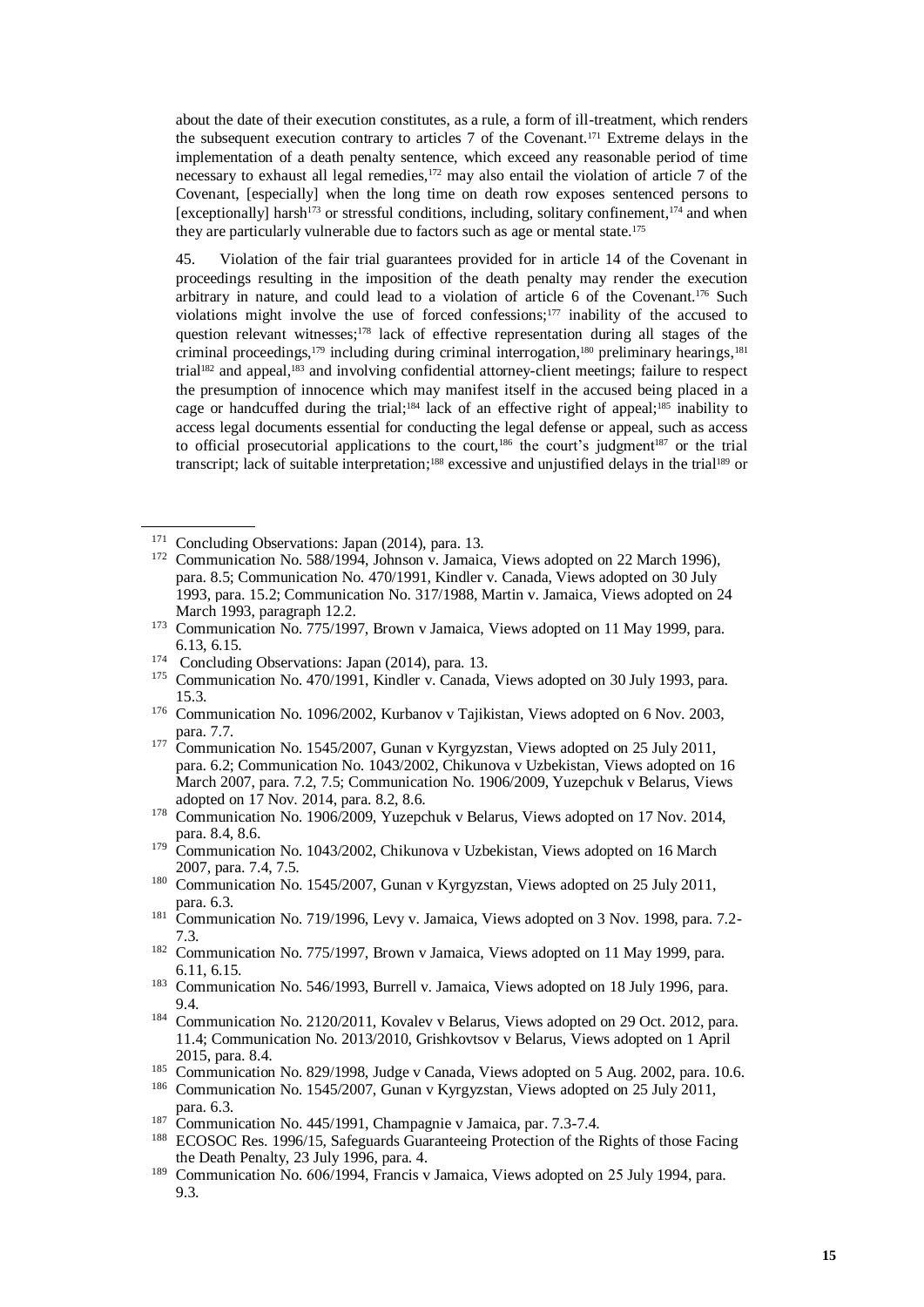the appeal process;<sup>190</sup> and general lack of fairness of the criminal process,<sup>191</sup> or lack of independence or impartiality of the trial or appeal court.

46. Other serious procedural flaws, not explicitly covered by article 14 of the Covenant, may nonetheless render the imposition of the death penalty contrary to article 6. For example, a failure to promptly inform detained foreign nationals charged with a capital crime of their right to consular notification pursuant to the Vienna Convention on Consular Relations,<sup>192</sup> and failure to afford individuals about to be deported to a country in which their lives are claimed to be at real risk with the opportunity to avail themselves of available appeal procedures<sup>193</sup> can violate article 6, paragraph 1 of the Covenant.

47. The execution of sentenced persons whose guilt has not been established beyond reasonable doubt also constitutes an arbitrary deprivation of life. States parties must therefore take all feasible measures in order to avoid wrongful convictions in death penalty cases,<sup>194</sup> and to re-examine past convictions on the basis of new evidence, including new DNA evidence. States parties should also consider the implications for the evaluation of evidence presented in capital cases of new reliable studies suggesting the prevalence of false confessions and the unreliability of eyewitness testimony.

48. The death penalty must not be imposed in a discriminatory manner contrary to the requirements of articles 2(1) and 26 of the Covenant. Data suggesting that members of religious, racial or ethnic minorities, indigent persons or foreign nationals are disproportionately likely to face the death penalty may indicate unequal application in practice of the death penalty, and may raise concerns under article  $2(1)$  read in conjunction with article 6, as well as under article  $26.195$ 

49. According to the last sentence of article 6, paragraph 2, the death penalty can only be carried out pursuant to a judgment of a competent court. Such a court should be established by law within the judiciary, generally before the commission of the offence, and must be independent of the executive and legislative branches and impartial. <sup>196</sup> Although military courts may enjoy functional independence when adjudicating ordinary military crimes,<sup>197</sup> it is unlikely that military courts would be regarded as sufficiently independent and impartial<sup>198</sup> when trying the most serious capital crimes. As a result, civilians should not be tried for capital crimes before military tribunals<sup>199</sup> and even military personnel should not, as a rule, be tried for offences carrying the death penalty before a tribunal other than a civilian court affording all fair trial guarantees. Furthermore, the Committee does not consider courts of customary justice, such as tribal courts, as judicial institutions offering sufficient fair trial guarantees that would enable them to try the most serious capital crimes.<sup>200</sup> The issuance of a death penalty without any trial, for example in the form of a religious edict<sup>201</sup> or military order which the State plans to carry out or allows to be carried out, violates both article 6 and 14 of the Covenant.

50. Any penalty of death can only be carried out pursuant to a final judgment, after an opportunity to resort to all judicial appeal procedures has been provided to the sentenced person, and after petitions to all other available non-judicial avenues have been attempted,

<sup>190</sup> Communication No. 1859/2009, Kamoyo v Zambia, Views adopted on 23 March 2012, para. 6.3.-6.4.

<sup>&</sup>lt;sup>191</sup> Communication No. 1906/2009, Yuzepchuk v Belarus, Views adopted on 17 Nov. 2014, para. 8.5, 8.6.

<sup>&</sup>lt;sup>192</sup> The Right to Information on Consular Assistance in The Framework of The Guarantees of the Due Process of Law' I/A CHR Advisory Opinion of 1 Oct. 1999, para. 137

<sup>&</sup>lt;sup>193</sup> Communication No. 829/1998, Judge v Canada, Views adopted on 5 Aug. 2002, para. 10.9.

<sup>&</sup>lt;sup>194</sup> Concluding Observations: US (2014), para. 8.

<sup>&</sup>lt;sup>195</sup> Concluding Observations: US (2014), para. 8.

<sup>&</sup>lt;sup>196</sup> Cf. Egyptian Initiative for Personal Rights v Egypt, Report of the ACHPR of 1 March 2011, para. 204.

<sup>&</sup>lt;sup>197</sup> General Comment 35, para. 45.

<sup>198</sup> See Prosecutor v Furundzija, ICTY Appeals Chamber Judgment of 21 July 2000, para. 189.

<sup>199</sup> General Comment 32, para. 22.

<sup>200</sup> Concluding Observations: Madagascar (2007), para. 16.

<sup>&</sup>lt;sup>201</sup> Concluding Observations: Iran (1993), para. 9.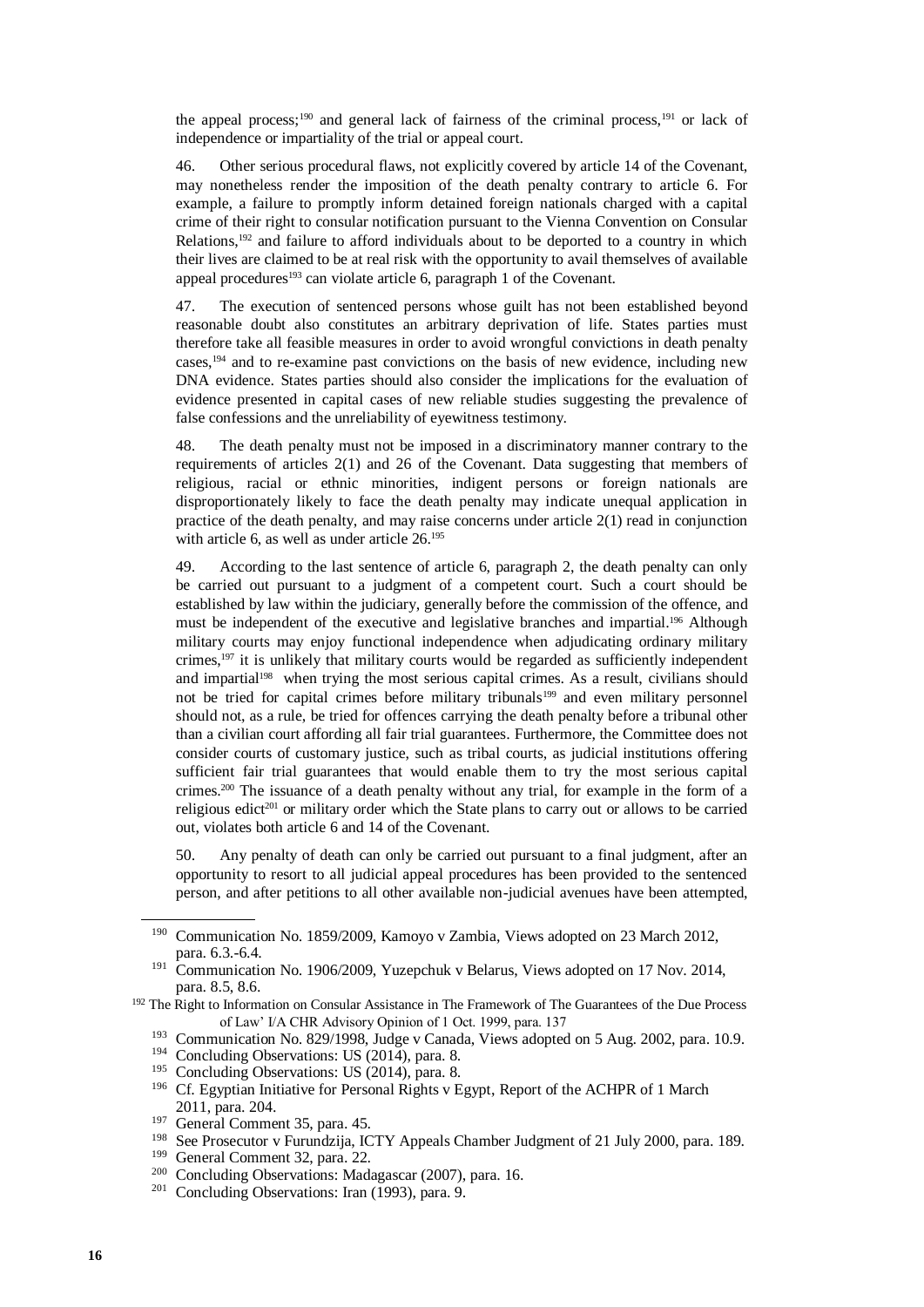including supervisory review by prosecutors, and requests for official or private pardon. Furthermore, death sentences must not be carried out as long as international interim measures requiring a stay of execution are in place. Such interim measures are designed to allow review of the sentence before, international courts, human rights courts and commissions, and international monitoring bodies, such as the UN Treaty Bodies. Failure to implement such interim measures is incompatible with the obligation to respect in good faith the procedures established under the specific treaties governing the work of the relevant international bodies.<sup>202</sup>

51. States parties are required pursuant to Article 6, paragraph 4, to allow individuals sentenced to death to seek pardon or commutation, to ensure that amnesties, pardons and commutation can be granted to them in appropriate circumstances, and to ensure that sentences are not carried out before requests for pardon or commutation have been meaningfully considered and conclusively decided upon.<sup>203</sup> No category of sentenced persons can be a priori excluded from such measures of relief, nor should the conditions for attainment of relief be ineffective, unnecessarily burdensome, discriminatory in nature or applied in an arbitrary manner.<sup>204</sup> Article 6, paragraph 4 does not prescribe a particular procedure for the exercise of the right to seek pardon or commutation and States parties consequently retain discretion in spelling out the relevant procedures.<sup>205</sup> Still, such procedures should be specified in domestic legislation,<sup>206</sup> and they should not afford the families of crime victims a preponderant role in determining whether the death sentence should be carried out.<sup>207</sup> Furthermore, pardon or commutation procedures must offer certain essential guarantees, including certainty about the processes followed and the substantive criteria applied; a right for individuals sentenced to death to initiate pardon or commutation procedures and to make representations about their personal or other relevant circumstances; a right to be informed in advanced when the request will be considered; and a right to be informed promptly about the outcome of the procedure.<sup>208</sup>

52. Article 6, paragraph 5 prohibits the application of the death penalty for crimes committed by persons below the age of 18 and on pregnant women. The prohibition against imposing the death penalty on persons below the age of 18 at the time of the offence, <sup>209</sup> necessarily implies that they can never face the death penalty for that offence, regardless of their age at the time of sentencing or at the time foreseen for carrying out the sentence.<sup>210</sup> If there is no reliable and conclusive proof that the person was not below the age of 18 at the time in which the crime was committed, he or she will have the right to the benefit of the doubt and the death penalty cannot be imposed.<sup>211</sup>

53. States parties must refrain from imposing the death penalty on individuals who have limited ability to defend themselves on an equal basis with others, such as persons with serious psycho-social and intellectual disabilities,<sup>212</sup> and on persons with or without disability that have reduced moral culpability. They should also refrain from executing persons that have diminished ability to understand the reasons for their sentence, and

<sup>209</sup> Concluding Observations: Yemen (2012), para. 14. <sup>210</sup> CRC, General Comment No, 10 (2007), para. 75. <sup>211</sup> Cf. CRC, General Comment No, 10 (2007), para. 35, 39.

 $202$  General comment 33, para. 19.

<sup>203</sup> Communication No. 1043/2002, Chikunova v Uzbekistan, Views adopted on 16 March 2007, para. 7.6

<sup>204</sup> Communication No. 1132/2002, Chisanga v. Zambia, Views adopted on 18 Oct. 2005, para. 7.5.

<sup>205</sup> Communication 845/1998, Kennedy v Trinidad and Tobago, Views adopted on 26 March 2002, para. 7.4.

<sup>206</sup> Concluding Observations: Guatemala (2001), para. 18.

 $207$  Concluding Observations: Yemen (2005), para. 15 (authorizing families of victims to decide whether or not to receive 'blood money' and, consequently, whether or not an execution will be carried out is contrary to the Covenant).

<sup>&</sup>lt;sup>208</sup> Report of the Special Rapporteur on extrajudicial, summary or arbitrary executions, 2 May 2008, para. 67.

<sup>212</sup> Concluding Observations: Japan (2014), para. 13. Cf. Communication 684/1996 R.S. v Trinidad and Tobago, Views adopted on 2 April 2002, para. 7.2.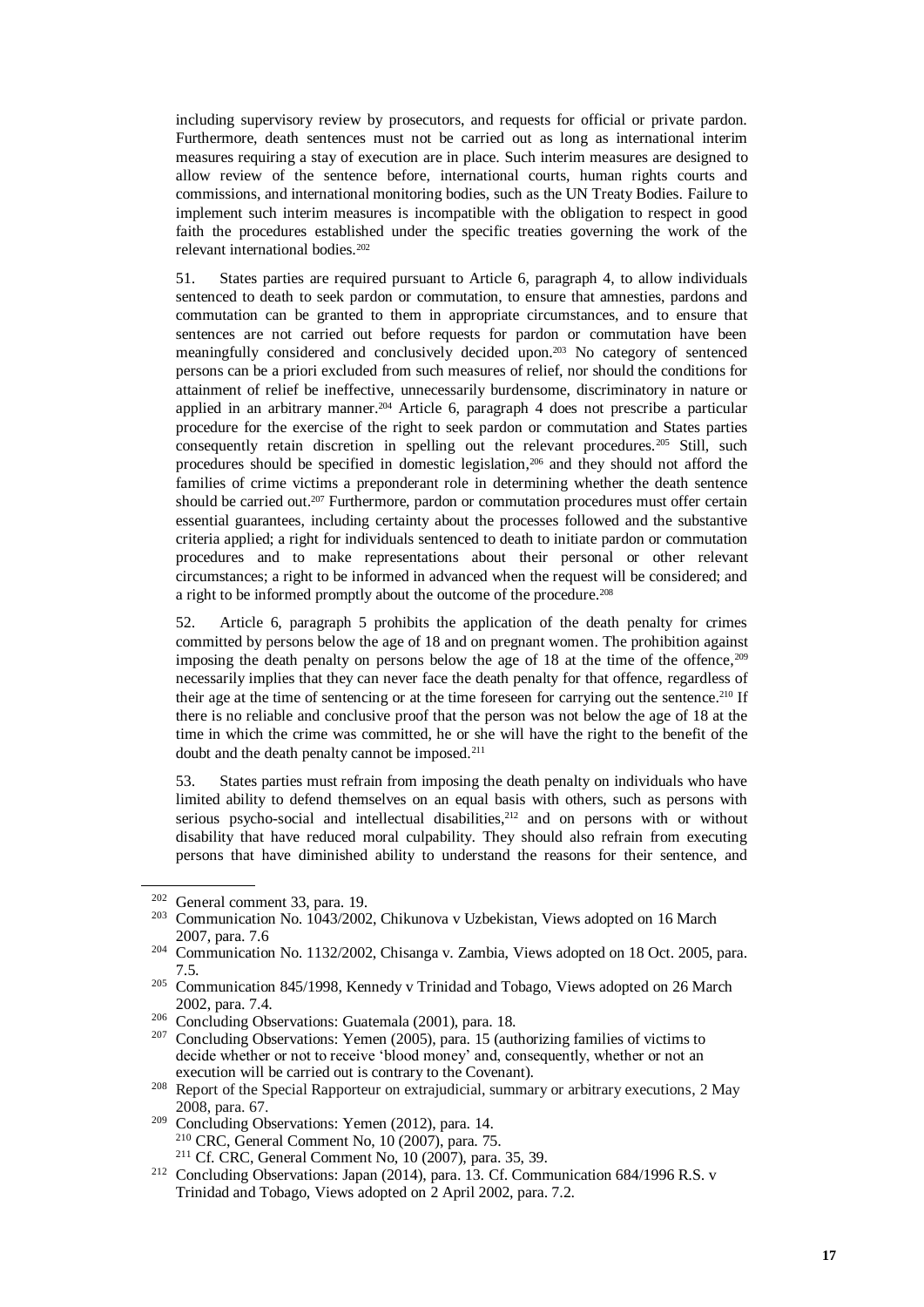persons whose execution would be exceptionally cruel or would lead to exceptionally harsh results for them and their families, such as parents to very young or dependent children, persons at an advanced age<sup>213</sup> and individuals who have suffered in the past serious human rights violations, such as torture victims.<sup>214</sup>

54. Article 6, paragraph 6 reaffirms the position that States parties that are not yet totally abolitionist should be on an irrevocable path towards complete abolition of the death penalty de facto and de jure, in the foreseeable future. The death penalty cannot be reconciled with full respect for the right to life, and abolition of the death penalty is both desirable,<sup>215</sup> and necessary for the enhancement of human dignity and progressive development of human rights.<sup>216</sup> It is contrary to the object and purpose of article 6 for States parties to take steps to increase de facto the rate and extent in which they resort to the death penalty,<sup>217</sup> and to reduce the number of pardons and commutations they grant.

55. Although the allusion to the conditions for application of the death penalty in article 6, paragraph 2 suggests that when drafting the Covenant the States parties did not universally regard the death penalty as a cruel, inhuman or degrading punishment per se,  $^{218}$ subsequent agreements by the States parties or subsequent practice establishing such agreements, may ultimately lead to the conclusion that the death penalty is contrary to article 7 of the Covenant under all circumstances.<sup>219</sup> The increasing number of ratifications of the Second Optional Protocol, as well as that of other international instruments prohibiting the imposition or carrying out of the death penalty, and the growing number of non-abolitionist States that have nonetheless introduced a de facto moratorium on the exercise of the death penalty, suggest that considerable progress has been made towards establishing an agreement among the States parties to consider the death penalty as a cruel, inhuman or degrading form of punishment.<sup>220</sup> Such a legal development is consistent with the pro-abolitionist sprit of the Covenant, which manifests itself, inter alia, in the texts of article 6, paragraph 6 and the Second Optional Protocol.

#### **V. Relationship of article 6 with other articles of the Covenant and other legal regimes**

56. The standards and guarantees of article 6 both overlap and interact with other provisions of the Covenant. Some forms of conduct simultaneously violate both article 6 and another article. For example, applying the death penalty in response to a crime not constituting the most serious crime, $221$  would violate both article 6, paragraph 2 and article 7. At other times, the contents of article 6, paragraph 1, are informed by the contents of other articles. For example, application of the death penalty may amount to an arbitrary deprivation of life under article 6 by virtue of the fact that it represents a punishment for exercising freedom of expression, in violation of article 19.<sup>222</sup>

57. Article 6 also reinforces the obligations of States parties under the Covenant and the Optional Protocol to protect individuals against reprisals for promoting and striving to protect and realize human rights, including through cooperation or communication with the

<sup>213</sup> Concluding Observations: Japan (2009), para. 16.

<sup>214</sup> Cf. Communication No. 210/1986, Pratt and Morgan v Jamaica, para. 15 (death penalty should not be imposed where there was a violation of article 7).

 $215$  General Comment 6, para. 6.

<sup>&</sup>lt;sup>216</sup> Second Additional Protocol, preamble.

<sup>217</sup> Concluding Observations: Chad (2009), para. 19.

<sup>218</sup> Communication No. 470/1991, Kindler v. Canada, Views adopted on 30 July 1993, para. 15.1.

<sup>219</sup> Cf. Communication No. 469/1991, Ng v Canada, Views adopted on 5 Nov, 1993, para. 16.2; Ocalan v Turkey, Judgment of the ECtHR of 12 May 2005, para. 163-165.

<sup>&</sup>lt;sup>220</sup> Cf. Communication No. 829/1998, Judge v Canada, Views adopted on 5 Aug. 2002, para. 10.3.

<sup>221</sup> See also paragraph 39 above.

 $222$  See also paragraph 21 above.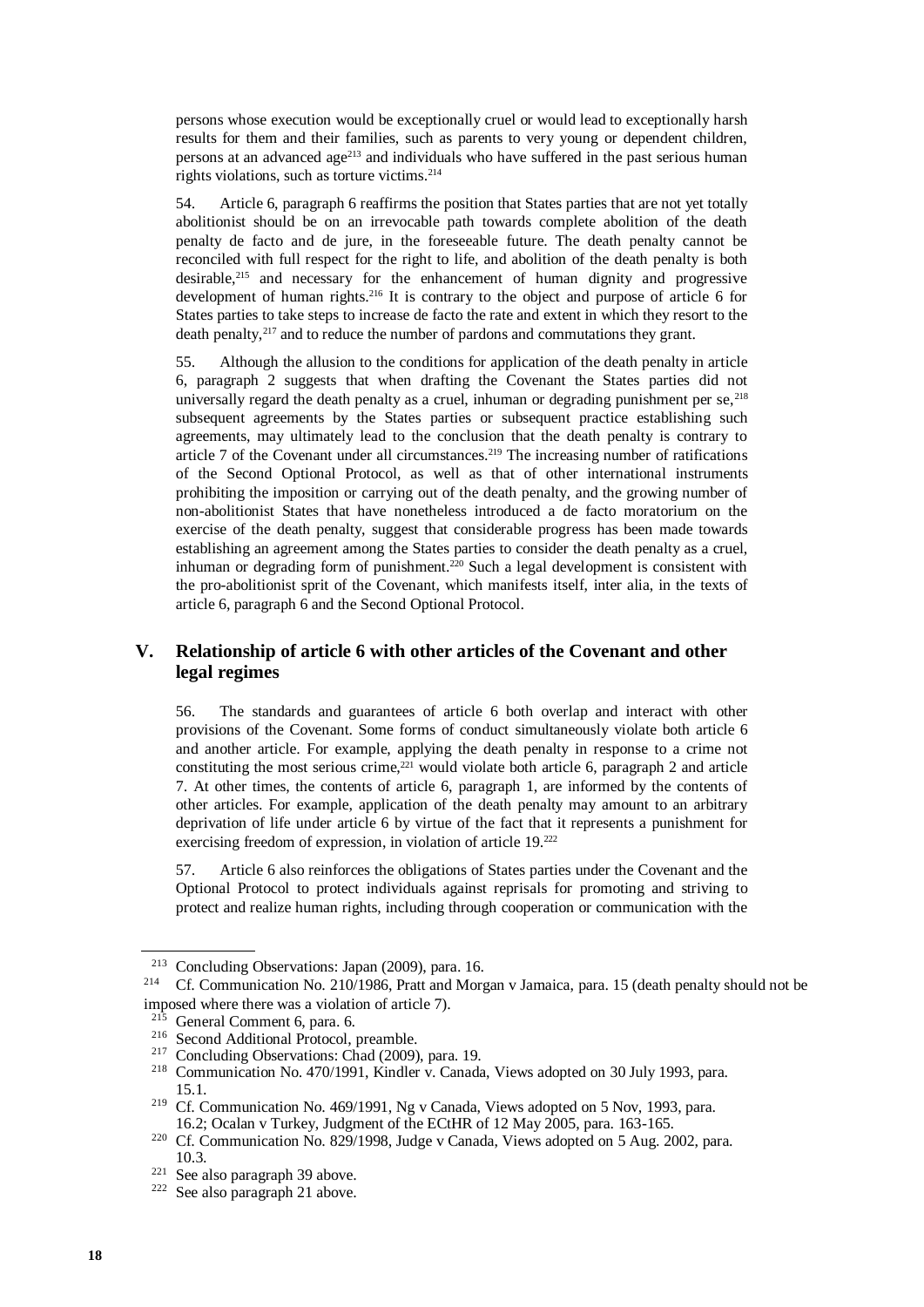Committee.<sup>223</sup> States parties must take the necessary measures to respond to death threats and to provide adequate protection to human rights defenders,<sup>224</sup> and such measures should reflect the importance of their work.<sup>225</sup>

58. Torture and ill-treatment, which may seriously affect the physical and mental health of the mistreated individual could also generate the risk of deprivation of life. Furthermore, criminal convictions resulting in the death penalty, which are based on information procured by torture or ill-treatment of interrogated persons, would violate articles 7 and 14, paragraph  $3(g)$  of the Covenant, as well as article 6.<sup>226</sup>

59. Returning individuals to countries where there are substantial grounds for believing that they face a real risk to their lives violates articles 6 and 7 of the Covenant.<sup>227</sup> In addition, making an individual sentenced to death believe that the sentence was commuted only to inform him later that it was not, <sup>228</sup> and placing an individual on death row pursuant to a death sentence that is void ab initio,  $229$  would run contrary to both articles 6 and 7.

60. The arbitrary deprivation of life of an individual may cause his or her relatives mental suffering, which could amount to a violation of their own rights under article 7 of the Covenant. Furthermore, even when the deprivation of life is not arbitrary, failure to provide relatives with information on the circumstances surrounding the death of an individual may violate their rights under article  $7<sub>,230</sub>$  as could failure to inform them, in circumstances where the death penalty is applied, of the date in which the carrying out of the death penalty is anticipated, $^{231}$  and of the location of the body. $^{232}$  Families of executed individuals must be able to receive back the remains, if they so wish.<sup>233</sup>

61. The right to life guaranteed by article 6 of the Covenant, including the right to protection of life under article 6, paragraph 1, may overlap with the right to security of person guaranteed by article 9, paragraph 1. Extreme forms of arbitrary detention that are themselves life-threatening, in particular acts and omissions constituting enforced disappearance, violate the right to personal liberty and personal security as well as the right to life.<sup>234</sup> Failure to respect the procedural guarantees found in article 9, paragraphs 3 and 4, designed inter alia to prevent disappearances, could also result in a violation of article 6.<sup>235</sup>

<sup>223</sup> General Comment No. 33, para. 4; Communication No. 241/1987, Birhashwiwa v. Zaire, Views adopted on 2 Nov. 1989, para. 12.5; Concluding observations: Maldives (2012), para. 26; Declaration on the Right and Responsibility of Individuals, Groups and Organs of Society to Promote and Protect Universally Recognized Human Rights and Fundamental Freedoms, 9 Dec. 1998, art. 9(4).

<sup>&</sup>lt;sup>224</sup> Declaration on the Right and Responsibility of Individuals, Groups and Organs of Society to Promote and Protect Universally Recognized Human Rights and Fundamental Freedoms, 9 Dec. 1998, art. 12(2).

<sup>&</sup>lt;sup>225</sup> Declaration on the Right and Responsibility of Individuals, Groups and Organs of Society to Promote and Protect Universally Recognized Human Rights and Fundamental Freedoms, 9 Dec. 1998, art. 18(2).

<sup>226</sup> Communication No. 1782/2008, Aboufaied v. Libya, Views adopted on 21 March 2012, paras. 7.4, 7.6; Communication No. 440/1990, El-Megreisi v. Libya, Views adopted on 23 March 1994, para. 5.4. See also paragraph 45 above,

<sup>227</sup> Cf. General Comment No. 31, para. 12.

<sup>228</sup> Communication No. 1132/2002, Chisanga v. Zambia, Views adopted on 18 Oct. 2005, para. 7.3.

<sup>229</sup> Communication No. 592/1994, Johnson v Jamaica, Views adopted on 25 Nov. 1998, para. 10.4.

<sup>230</sup> Communication No. 1225/2003, Eshonov v. Uzbekistan, Views adopted on 22 July 2010, para. 9.10.

<sup>231</sup> Concluding Observations: Japan (2014), para. 13.

<sup>&</sup>lt;sup>232</sup> Communication No. 2120/2011, Kovalev v Belarus, Views adopted on 29 Oct. 2012, para. 11.10.

<sup>233</sup> Concluding Observations: Botswana (2008), para. 13.

<sup>234</sup> Communication No. 449/1991, Mojica v. Dominican Republic, Views adopted on 15 July 1994, para. 5.4; Communication No. 1753/2008, Guezout v. Algeria, Views adopted on 19 July 2012, para. 8.4, 8.7. See also paragraph 8 above.

<sup>235</sup> Cf. General Comment No. 35, para. 58.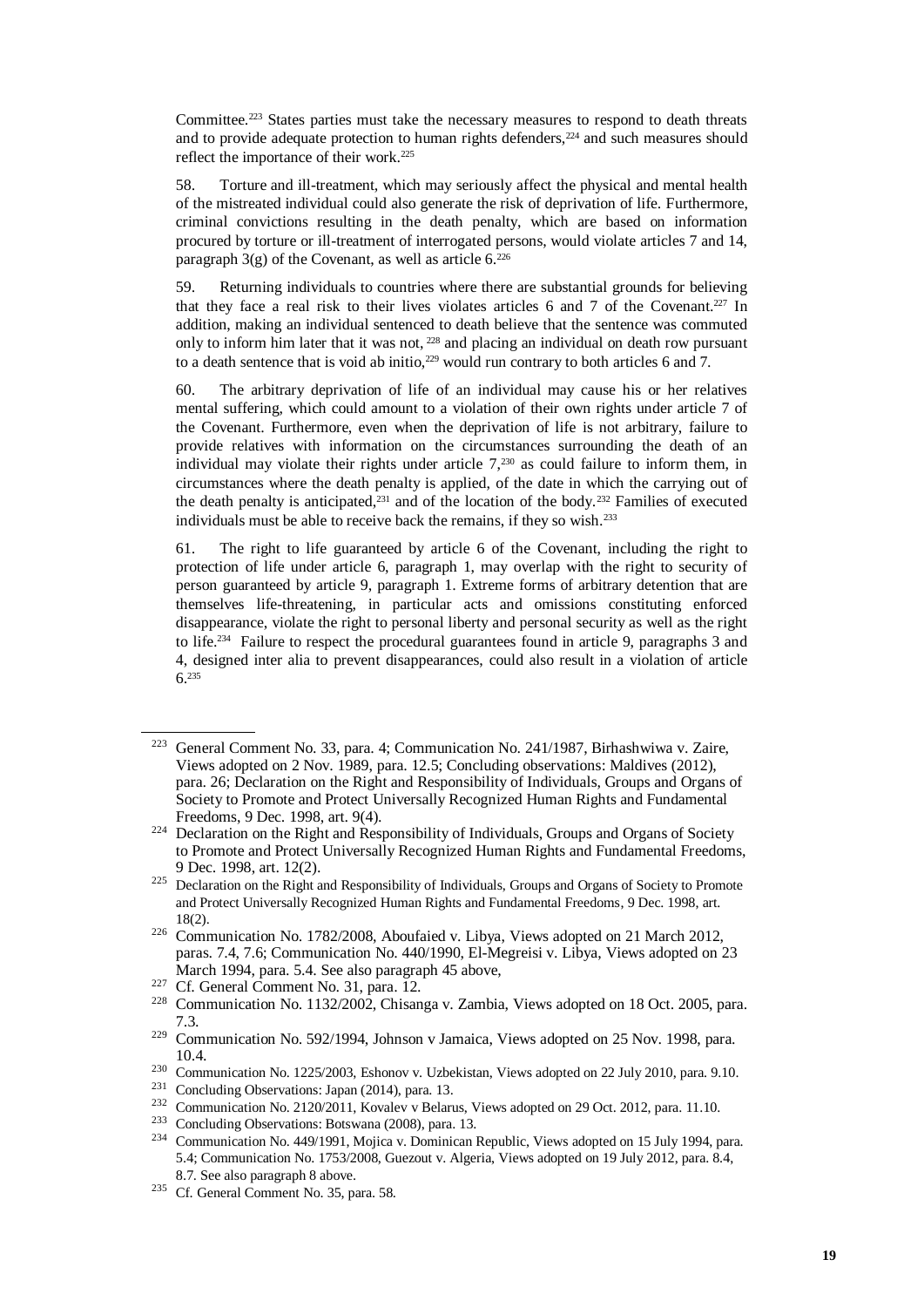62. A particular connection exists between article 6 and article 20, which prohibits any propaganda for war and certain forms of advocacy constituting incitement to discrimination, hostility or violence. Failure to comply with these obligations under article 20, may also constitute a failure to take the necessary measures to protect the right to life under article 6.<sup>236</sup>

63. Article 24, paragraph 1, of the Covenant entitles every child "to such measures of protection as are required by his status as a minor on the part of his family, society and the State." This article requires adoption of special measures designed to protect the life of every child, in addition to the general measures required by article 6 for protecting the lives of all individuals.<sup>237</sup> When taking special measures of protection, States parties should be guided by the best interests of the child,<sup>238</sup> by the need to ensure the survival and development of all children,<sup>239</sup> and their well-being.<sup>240</sup>

64. The right to life must be respected and ensured without distinction of any kind, such as race, color, sex, language, religion, political or other opinion, national or social origin, property, birth, or any other status, including caste,  $241$  sexual orientation and gender identity,<sup>242</sup> disability<sup>243</sup> albinism<sup>244</sup> and age.<sup>245</sup> Legal protections for the right to life must apply equally to all individuals and provide them with effective guarantees against all forms of discrimination. Any deprivation of life based on discrimination in law or fact is *ipso facto* arbitrary in nature.<sup>246</sup> Femicide, which constitutes an extreme form of gender-based violence that is directed against girls and women, is a particularly grave form of assault on the right to life. $247$ 

65. Environmental degradation, climate change and non-sustainable development constitute some of the most pressing and serious threats to the ability of present and future generations to enjoy the right to life.<sup>248</sup> Obligations of States parties under international environmental law should thus inform the contents of article 6 of the Covenant, and the obligation of States parties to respect and ensure the right to life must reinforce their relevant obligations under international environmental law. The ability of individuals to enjoy the right to life, and in particular life with dignity, depends on measures taken by States parties to protect the environment against harm and pollution. In this respect, States parties should engage in sustainable utilization of natural resources, conduct environmental impact assessments for activities likely to have a significant impact on the environment, provide notification to other States of natural disasters and emergencies, and take due note of the precautionary principle. 249

66. In light of article 2, paragraph 1, of the Covenant, a State party has an obligation to respect and to ensure the rights under article 6 of all persons who are found within its territory and all persons subject to its jurisdiction, that is, all persons over whose enjoyment of the right to life it exercises power or effective control.<sup>250</sup> This includes persons located outside any territory effectively controlled by the State who are nonetheless impacted by its

<sup>236</sup> Cf. Prosecutor v. Ruggiu, ICTR Trial Chamber Judgment of 1 June 2000, para. 22.

<sup>237</sup> See General Comment No. 17, para. 1; General Comment No. 32, paras. 42-44; Communication 1917/2009, Prutina v. Bosnia and Herzegovina, Views adopted on 28 March 2013, para. 9.8.

<sup>238</sup> Convention on the Rights of the Child, art. 3(1).

<sup>&</sup>lt;sup>239</sup> Convention on the Rights of the Child, art.  $6(2)$ .

<sup>240</sup> Convention on the Rights of the Child, art. 3(2).

<sup>241</sup> Concluding Observations: India (1997), para. 15

<sup>242</sup> Concluding Observations: Iran (2011), para. 10.

<sup>243</sup> Concluding Observations: Netherlands (2001), para. 6.

<sup>&</sup>lt;sup>244</sup> Cf. CESCR, Concluding Observations: DRC (2009), para. 19.

<sup>&</sup>lt;sup>245</sup> Cf. Yakye Axa Indigenous Community v. Paraguay,  $\hat{V}$ A CHR judgment of 17 June 2005, para. 175.

<sup>246</sup> Concluding Observations: USA (2014), para. 8.

<sup>&</sup>lt;sup>247</sup> Report of the Special Rapporteur on violence against women, its causes and consequences, 23 May 2102, para. 21.

<sup>&</sup>lt;sup>248</sup> Declaration of the United Nations Conference on the Human Environment, 17 June 1972, para. 1 (preamble).

<sup>&</sup>lt;sup>249</sup> Rio Declaration on Environment and Development, 14 June 1992, principles 1, 2, 15, 17, 18.

<sup>250</sup> General Comment No. 31, para. 10; Concluding Observations: United Kingdom (2008), para. 14.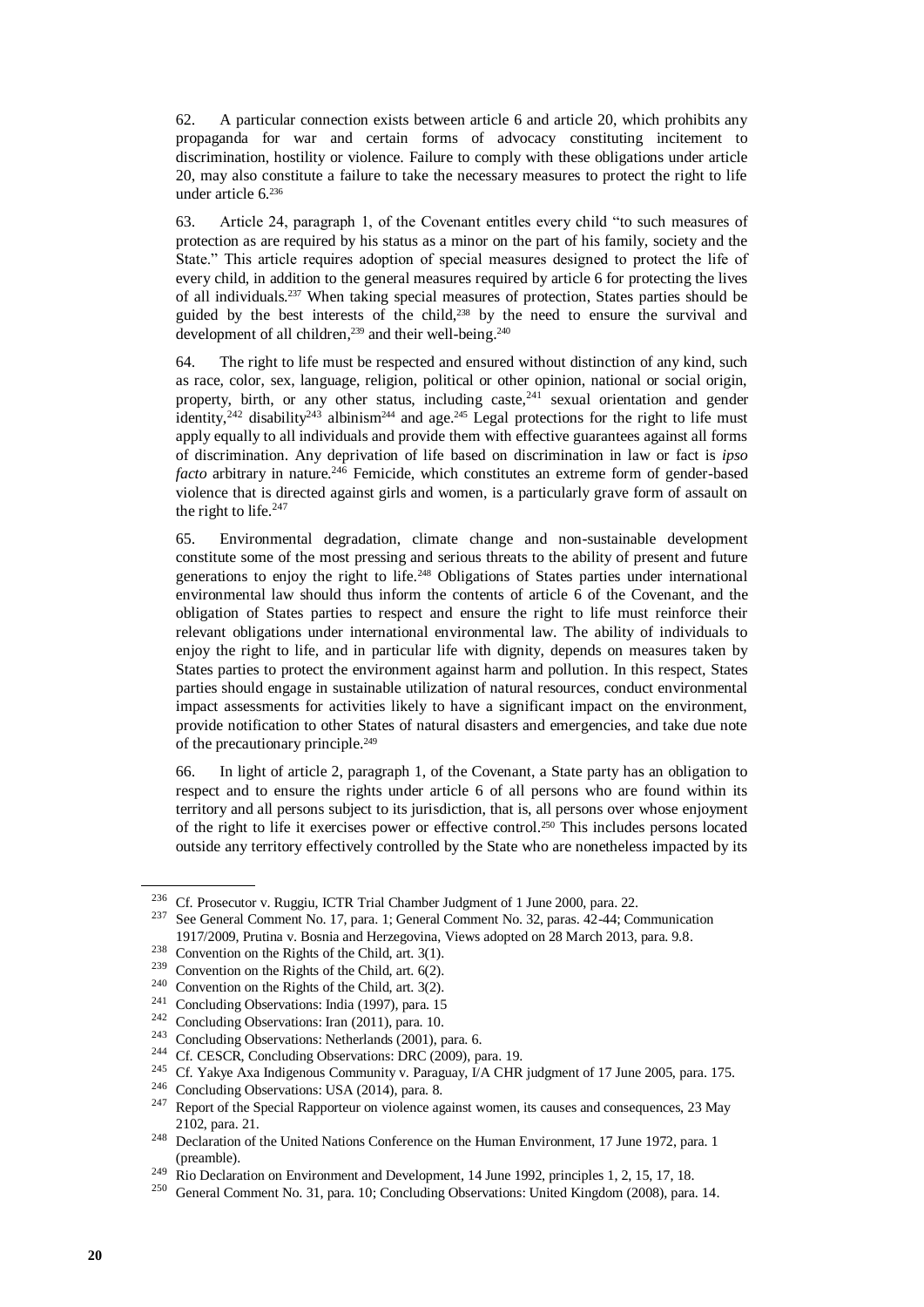military or other activities in a [direct], significant and foreseeable manner. Furthermore, <sup>251</sup> States parties must respect and protect the lives of individuals located in territories, which are under their effective control, such as occupied territories, and in territories over which they have assumed an international obligation to apply the Covenant. They are also required to respect and protect the lives of all individuals located on marine vessels or aircrafts registered by them, and of those individuals who due to a situation of distress in sea found themselves in an area of the high seas over which particular States parties have assumed de facto responsibility, including pursuant to the relevant international norms governing rescue at sea.<sup>252</sup> Given that the act of arrest or detention brings a person within a state's effective control, States parties must respect and protect the right to life of all individuals arrested or detained by them, even if held outside their territory.<sup>253</sup>

67. Like the rest of the Covenant, article 6 continues to apply also [to the conduct of hostilities] in situations of armed conflict to which the rules of international humanitarian law are applicable.<sup>254</sup> While rules of international humanitarian law may be relevant for the interpretation and application of article 6, both spheres of law are complementary, not mutually exclusive.<sup>255</sup> Uses of lethal force authorized and regulated by and complying with international humanitarian law are, in principle, not arbitrary. By contrast, practices inconsistent with international humanitarian law, entailing a risk to the lives of civilians and persons hors de combat, including the targeting of civilians and civilian objects, indiscriminate attacks, failure to apply adequate measures of precaution to prevent collateral death of civilians, and the use of human shields, violate article 6 of the Covenant.<sup>256</sup> States parties should [, subject to compelling security considerations,] disclose the criteria for attacking with lethal force individuals or objects whose targeting is expected to result in deprivation of life, including the legal basis for specific attacks, the process of identification of military targets and combatants or persons taking a direct part in hostilities, the circumstances in which relevant means and methods of warfare have been used,<sup>257</sup> and whether non-lethal alternatives for attaining the same military objective were considered. They must also investigate allegations of violations of article 6 in situations of armed conflict in accordance with the relevant international standards.<sup>258</sup>

68. Article 6 is included in the list of non-derogable rights of article 4, paragraph 2 of the Covenant. Hence, the fundamental guarantees against arbitrary deprivation of life continue to apply in all circumstances.<sup>259</sup> The existence and nature of a public emergency which threatens the life of the nation may, however, be relevant to a determination of whether a particular act or omission leading to deprivation of life is arbitrary and to a determination of the scope of the positive measures that States parties must undertake. Although some Covenant rights other than the right to life may be subject to derogation, derogable rights which support the application of article 6 must not be diminished by measures of derogation.<sup>260</sup> Such rights include the right to fair trial in death penalty cases and the duty to take all feasible measures to investigate, prosecute, punish and remedy violations of the right to life.

<sup>251</sup> See paragraph 26 above; Concluding Observations: USA (2014), para. 9 ("The Committee is concerned about the State party's practice of targeted killings in extraterritorial counter-terrorism operations using unmanned aerial vehicles").

<sup>252</sup> Concluding Observations: Malta (2014), para. 17.

<sup>253</sup> General Comment No. 31, para. 10; Communication No. 12/52, Saldías de López v. Uruguay, Views adopted on 29 July 1981, paras. 12.1-13; Communication No. R.13/56, Celiberti de Casariego v. Uruguay, Views adopted on 29 July 1981, para. 10.1-11; Communication No. 623/1995 Domukovsky v. Georgia, Views adopted on 6 April 1998, para. 18.2.

 $254$  General Comment No. 31, para. 11; General Comment No. 29, para. 3.<br> $255$  General Comment No. 31, para. 11; General Comment No. 20, para.

<sup>255</sup> General Comment No. 31, para. 11; General Comment No. 29, para. 3, 12, 16.

<sup>256</sup> Concluding Observations: Israel (2010), para. 9-10.

<sup>&</sup>lt;sup>257</sup> Concluding Observations: USA (2014), para. 9.

<sup>&</sup>lt;sup>258</sup> See paragraph 31-32 above; Revised United Nations Manual on the Effective Prevention and Investigation of Extra-legal, Arbitrary and Summary Executions (2016), para. 20-22.

<sup>259</sup> General Comment No. 29, paras. 7.

<sup>260</sup> General Comment No. 29, para. 16.